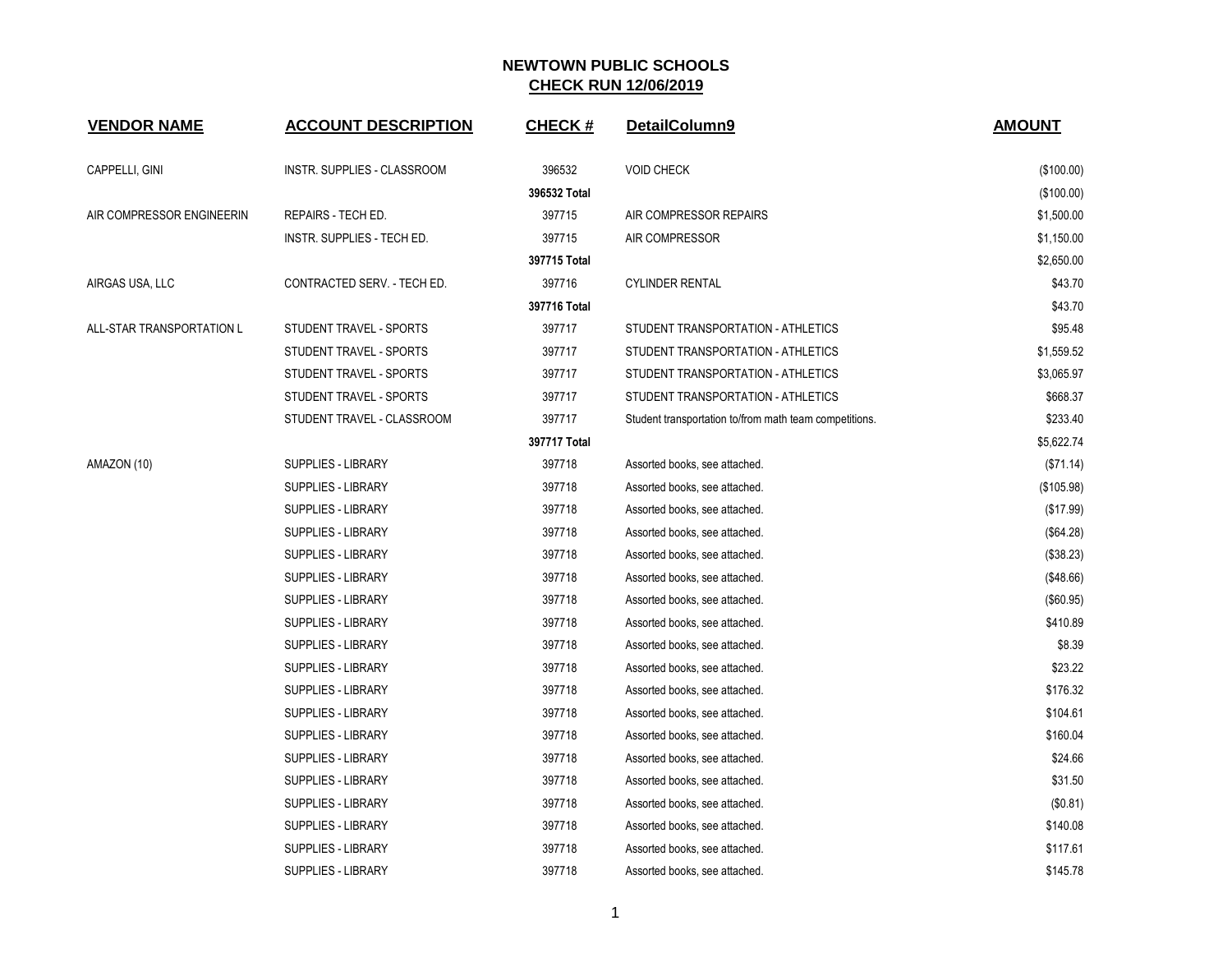| <b>VENDOR NAME</b> | <b>ACCOUNT DESCRIPTION</b>       | <b>CHECK#</b> | DetailColumn9                                               | <b>AMOUNT</b> |
|--------------------|----------------------------------|---------------|-------------------------------------------------------------|---------------|
| AMAZON (10)        | SUPPLIES - LIBRARY               | 397718        | Assorted books, see attached.                               | \$153.52      |
|                    | <b>SUPPLIES - LIBRARY</b>        | 397718        | Assorted books, see attached.                               | \$25.95       |
|                    | <b>SUPPLIES - LIBRARY</b>        | 397718        | Assorted books, see attached.                               | \$137.21      |
|                    | <b>SUPPLIES - LIBRARY</b>        | 397718        | Assorted books, see attached.                               | \$78.21       |
|                    |                                  | 397718 Total  |                                                             | \$1,329.95    |
| AMAZON (12)        | INSTR. SUPPLIES - CLASSROOM      | 397719        | Items for classroom use, including sharpeners, flags, table | \$828.93      |
|                    | INSTR. SUPPLIES - CLASSROOM      | 397719        | Items for classroom use, including sharpeners, flags, table | \$219.19      |
|                    | <b>SUPPLIES - LIBRARY</b>        | 397719        | For books and supplies                                      | \$179.98      |
|                    | <b>SUPPLIES - LIBRARY</b>        | 397719        | for books and supplies needed throughout the school year    | \$39.71       |
|                    | SUPPLIES - LIBRARY               | 397719        | for books and supplies needed throughout the school year    | \$110.36      |
|                    |                                  | 397719 Total  |                                                             | \$1,378.17    |
| AMAZON (17)        | OTHER SUPPLIES - STAFF DEVELOP.  | 397720        | SUPPLIES (103684)                                           | \$27.59       |
|                    | TEXTBOOKS - CURR. DEVELOP.       | 397720        | SUPPLIES (103684)                                           | \$70.78       |
|                    | TEXTBOOKS - CURR. DEVELOP.       | 397720        | CM (103684)                                                 | (\$229.68)    |
|                    | INSTR. SUPPLIES - SP. ED. PREK-8 | 397720        | <b>SEE ATTACH</b>                                           | \$14.85       |
|                    | INSTR. SUPPLIES - SP. ED. PREK-8 | 397720        | <b>SEE ATTACH</b>                                           | \$43.50       |
|                    | INSTR. SUPPLIES - SP. ED. PREK-8 | 397720        | SEE ATTACH                                                  | \$129.21      |
|                    | INSTR. SUPPLIES - SP. ED. PREK-8 | 397720        | <b>SEE ATTACH</b>                                           | \$36.13       |
|                    | INSTR. SUPPLIES - SP. ED. PREK-8 | 397720        | <b>SEE ATTACH</b>                                           | \$177.98      |
|                    | INSTR. SUPPLIES - SP. ED. PREK-8 | 397720        | <b>SEE ATTACH</b>                                           | \$34.61       |
|                    | INSTR. SUPPLIES - SP. ED. PREK-8 | 397720        | <b>SEE ATTACH</b>                                           | \$41.45       |
|                    | INSTR. SUPPLIES - SP. ED. PREK-8 | 397720        | <b>SEE ATTACH</b>                                           | \$23.51       |
|                    | INSTR. SUPPLIES - SP. ED. PREK-8 | 397720        | <b>SEE ATTACH</b>                                           | \$223.25      |
|                    | INSTR. SUPPLIES - SP. ED. PREK-8 | 397720        | <b>SEE ATTACH</b>                                           | \$31.88       |
|                    | INSTR. SUPPLIES - SP. ED. PREK-8 | 397720        | <b>SEE ATTACH</b>                                           | \$25.96       |
|                    | <b>INSTR. SUPPLIES - GIFTED</b>  | 397720        | <b>GIFTED SUPPLIES</b>                                      | \$235.99      |
|                    | <b>INSTR. SUPPLIES - GIFTED</b>  | 397720        | <b>GIFTED SUPPLIES</b>                                      | \$48.92       |
|                    | INSTR. SUPPLIES - CLASSROOM      | 397720        | Classroom supplies for School psychologist                  | \$17.40       |
|                    | INSTR. SUPPLIES - CLASSROOM      | 397720        | Classroom supplies for School psychologist                  | \$9.53        |
|                    |                                  | 397720 Total  |                                                             | \$962.86      |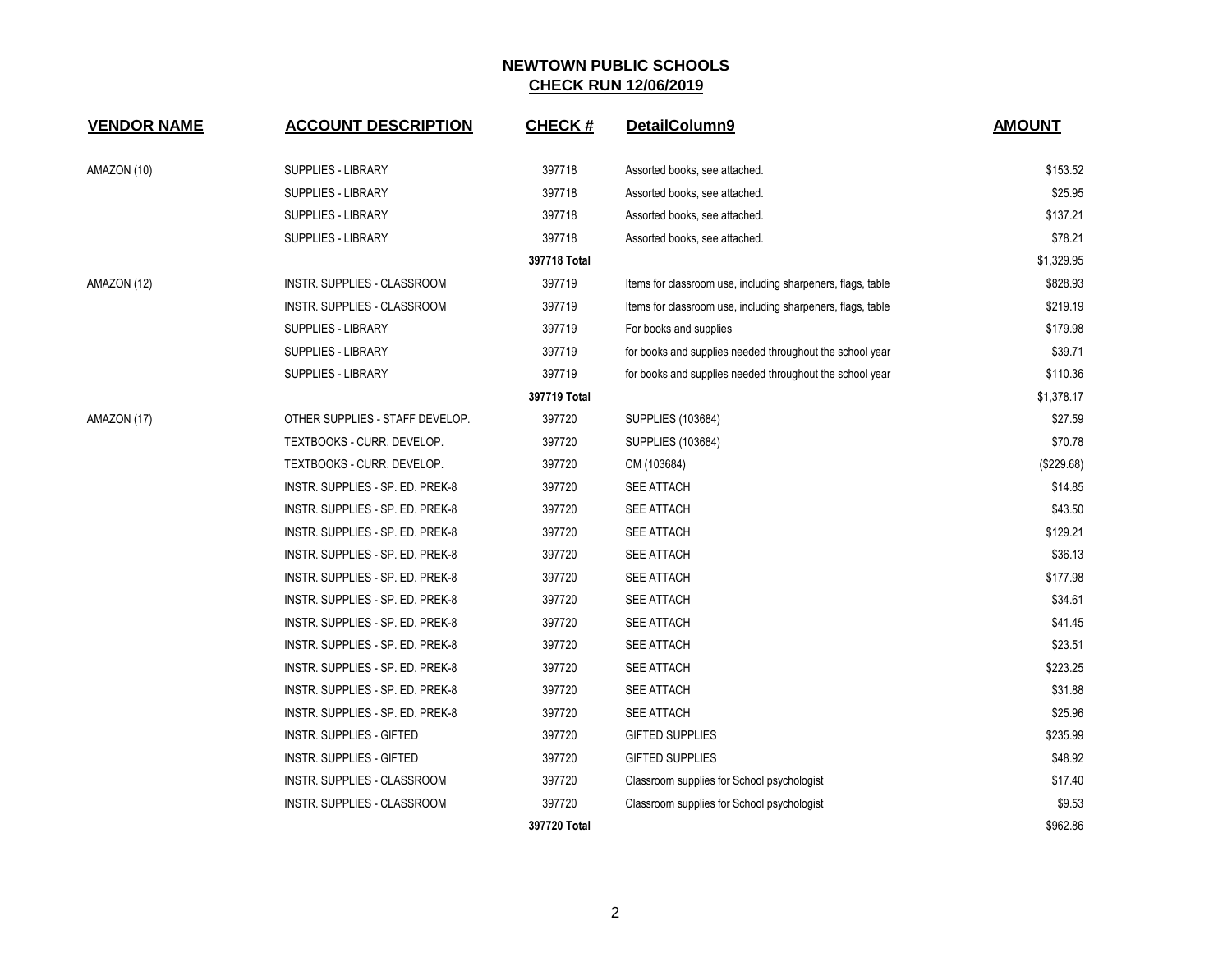| <b>VENDOR NAME</b> | <b>ACCOUNT DESCRIPTION</b>           | <b>CHECK#</b> | DetailColumn9                                                        | <b>AMOUNT</b> |
|--------------------|--------------------------------------|---------------|----------------------------------------------------------------------|---------------|
| AMAZON (9)         | INSTR. SUPPLIES - LIFE MAN./CULINARY | 397721        | 12 WHITE COTTON RESTAURANT KITCHEN BIB APRONS                        | \$36.03       |
|                    | INSTR. SUPPLIES - LIFE MAN./CULINARY | 397721        | 12 WHITE COTTON RESTAURANT KITCHEN BIB APRONS                        | \$99.64       |
|                    | INSTR. SUPPLIES - MATH               | 397721        | Elmo TT-12ID interactive document camera. No shipping.               | \$650.00      |
|                    | <b>INSTR. SUPPLIES - MATH</b>        | 397721        | TaoTronics barcode laser scanner with adjustable stand. No shipping. | \$35.99       |
|                    | INSTR. SUPPLIES - SCIENCE            | 397721        | Accu Weight 225Mini Digital Scale 300 g                              | \$10.98       |
|                    | <b>INSTR. SUPPLIES - SCIENCE</b>     | 397721        | 48 oz applesauce                                                     | \$32.00       |
|                    | INSTR. SUPPLIES - SCIENCE            | 397721        | Applesauce                                                           | \$32.00       |
|                    | INSTR. SUPPLIES - C.W.E.             | 397721        | Ladybugs, Victorinox knife                                           | \$34.95       |
|                    | INSTR. SUPPLIES - C.W.E.             | 397721        | Ladybugs, Victorinox knife                                           | \$17.15       |
|                    | <b>INSTR. SUPPLIES - ART</b>         | 397721        | Moleskine Cahier Journal, Soft Cover, Large (5" x 8.25")             | \$32.72       |
|                    | INSTR. SUPPLIES - SCIENCE            | 397721        | Pens, gloves, soap, hooks, clips boards, easel pads                  | \$116.35      |
|                    | <b>INSTR. SUPPLIES - SCIENCE</b>     | 397721        | Pens, gloves, soap, hooks, clips boards, easel pads                  | \$65.00       |
|                    | <b>INSTR. SUPPLIES - SCIENCE</b>     | 397721        | Bins, red-green-blue-yellow pendaflex folders                        | \$80.70       |
|                    | <b>INSTR. SUPPLIES - ART</b>         | 397721        | BEBONCOOL RF 2.4GHz Wireless Presenter Remote Presentation           | \$12.74       |
|                    | INSTR. SUPPLIES - BUSINESS ED        | 397721        | CLEP® Introductory Business Law Book + Online, 2nd Ed.               | \$55.37       |
|                    | INSTR. SUPPLIES - BUSINESS ED        | 397721        | CLEP® Introductory Business Law Book + Online, 2nd Ed                | \$49.16       |
|                    | <b>INSTR. SUPPLIES - ART</b>         | 397721        | Royalty Essentials 12 Inch Metal Wire Wreath Frame Form Hanger Green | \$35.99       |
|                    | INSTR. SUPPLIES - TECH ED.           | 397721        | ADATA SU635 240GB 3D-NAND QLC SATA 2.5 Inch Internal SSD             | \$68.85       |
|                    | INSTR. SUPPLIES - TECH ED.           | 397721        | ADATA SU635 240GB 3D-NAND QLC SATA 2.5 Inch Internal SSD             | \$205.95      |
|                    | INSTR. SUPPLIES - TECH ED.           | 397721        | ADATA SU635 240GB 3D-NAND QLC SATA 2.5 Inch Internal SSD             | \$119.50      |
|                    | INSTR. SUPPLIES - TECH ED.           | 397721        | ADATA SU635 240GB 3D-NAND QLC SATA 2.5 Inch Internal SSD             | \$9.60        |
|                    | INSTR. SUPPLIES - SOC. STUDIES       | 397721        | (2 boxes) Hanging file folders, (1) USB C to HDMI VGA adapter        | \$97.57       |
|                    | INSTR. SUPPLIES - SOC. STUDIES       | 397721        | (2 boxes) Hanging file folders, (1) USB C to HDMI VGA adapter        | \$32.73       |
|                    | INSTR. SUPPLIES - TECH ED.           | 397721        | Digital Life on Instagram: New Social Communication of Photography   | \$140.10      |
|                    | INSTR. SUPPLIES - TECH ED.           | 397721        | Digital Life on Instagram: New Social Communication of Photography   | \$599.00      |
|                    | INSTR. SUPPLIES - TECH ED.           | 397721        | Digital Life on Instagram: New Social Communication of Photography   | \$13.26       |
|                    | INSTR. SUPPLIES - TECH ED.           | 397721        | Digital Life on Instagram: New Social Communication of Photography   | \$14.25       |
|                    | INSTR. SUPPLIES - SOC. STUDIES       | 397721        | Assorted color copy paper, (4) copies The Quran                      | \$9.95        |
|                    | INSTR. SUPPLIES - SOC. STUDIES       | 397721        | Assorted color copy paper, (4) copies The Quran                      | \$106.19      |
|                    | INSTR. SUPPLIES - SOC. STUDIES       | 397721        | Assorted color copy paper, (4) copies The Quran                      | \$29.85       |
|                    | INSTR. SUPPLIES - LIFE MAN./CULINARY | 397721        | Cuisinart AMB-95FCP Chef's Classic Nonstick Bakeware                 | \$152.67      |
|                    | <b>INSTR. SUPPLIES - SCIENCE</b>     | 397721        | Avery Return Address Labels                                          | \$15.14       |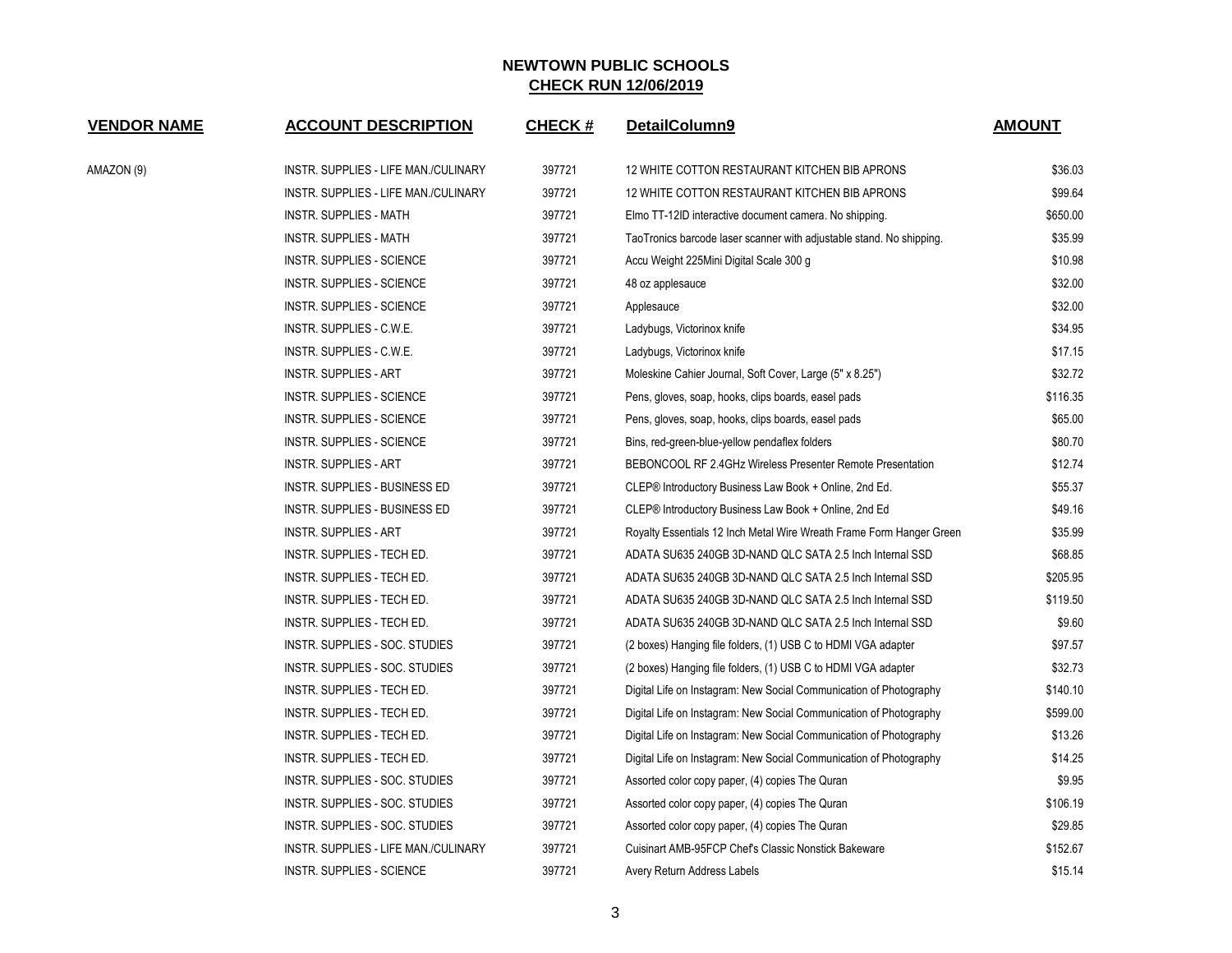| <b>VENDOR NAME</b>        | <b>ACCOUNT DESCRIPTION</b>       | <b>CHECK#</b> | DetailColumn9                             | <b>AMOUNT</b> |
|---------------------------|----------------------------------|---------------|-------------------------------------------|---------------|
| AMAZON (9)                | <b>INSTR. SUPPLIES - SCIENCE</b> | 397721        | Label Outfitters Fluorescent neon Yellow  | \$17.98       |
|                           | <b>TEXTBOOKS - SCIENCE</b>       | 397721        | E&M Tipers: Electricity & Magnetism Tasks | \$16.03       |
|                           |                                  | 397721 Total  |                                           | \$3,045.39    |
| ANTHEM BLUE CROSS AN      | P/R - VOLUNTARY VISION INS.      | 397722        | VISION DEC 2019                           | \$1,222.26    |
|                           |                                  | 397722 Total  |                                           | \$1,222.26    |
| <b>ANTHEM LIFE</b>        | P/R - VOLUNTARY LIFE INS.        | 397723        | LIFE DEC 2019                             | \$1,802.75    |
|                           | P/R - VOLUNTARY LTD INS.         | 397723        | LTD DEC 2019                              | \$3,741.53    |
|                           |                                  | 397723 Total  |                                           | \$5,544.28    |
| AQUARION WATER COMPANY OF | WATER - H.                       | 397724        | WATER 200332183 39 THOU GAL               | \$444.11      |
|                           | WATER - S.H.                     | 397724        | WATER 200391787 32 THOU GAL               | \$535.40      |
|                           | WATER - S.H.                     | 397724        | WATER 200389638 S/H FIRE LINE             | \$187.82      |
|                           | WATER - M.G.                     | 397724        | WATER 200330675 MG FIRE                   | \$200.78      |
|                           | WATER - M.G.                     | 397724        | WATER 200331002 40 THOU GAL               | \$443.35      |
|                           | WATER - M.S.                     | 397724        | WATER 200330637 53 THOU GAL               | \$523.98      |
|                           | WATER - H.S.                     | 397724        | WATER 200331205 2 THOU GAL HOT DOG S      | \$46.27       |
|                           | WATER - H.S.                     | 397724        | WATER 200328870 184 THOU GAL              | \$1,343.43    |
|                           | WATER - H.S.                     | 397724        | <b>WATER 200327318 HS FIRE LINE</b>       | \$200.78      |
|                           | WATER - H.S.                     | 397724        | WATER 200328345 H/S IRR                   | \$202.22      |
|                           |                                  | 397724 Total  |                                           | \$4,128.14    |
| ARC-O-ROOTER LLC          | <b>EMERGENCY REPAIRS - M.S.</b>  | 397725        | SNAKE LINE TO ROOM D-4 - NMS              | \$150.00      |
|                           | <b>EMERGENCY REPAIRS - H.S.</b>  | 397725        | SEWER LINE BLOCKAGE B WING - NHS          | \$245.00      |
|                           | <b>EMERGENCY REPAIRS - H.S.</b>  | 397725        | SNAKE SLOP SINK 1ST FLOOR - NHS           | \$175.00      |
|                           |                                  | 397725 Total  |                                           | \$570.00      |
| AUTOMATED BUILDING SYSTEM | B. & G. REPAIRS - HOM.           | 397726        | TEMP ISSUE KINDERGARTEN WING - HOM        | \$300.00      |
|                           |                                  | 397726 Total  |                                           | \$300.00      |
| <b>BAGEL DELIGHT</b>      | STAFF TRAIN. - SUPER.            | 397727        | BAGELS 10/28/19 & 10/29/19 BOE            | \$150.00      |
|                           |                                  | 397727 Total  |                                           | \$150.00      |
| BATTISTI, LAURA           | STAFF TRAVEL - CLASSROOM         | 397728        | <b>TRAVEL ITALIAN WORKSHOP</b>            | \$56.84       |
|                           |                                  | 397728 Total  |                                           | \$56.84       |
| <b>BENOIT, CHRISTINA</b>  | MEMBERSHIPS - NONPUBLIC          | 397729        | <b>NASN MEMBERSHIP</b>                    | \$141.00      |
|                           |                                  | 397729 Total  |                                           | \$141.00      |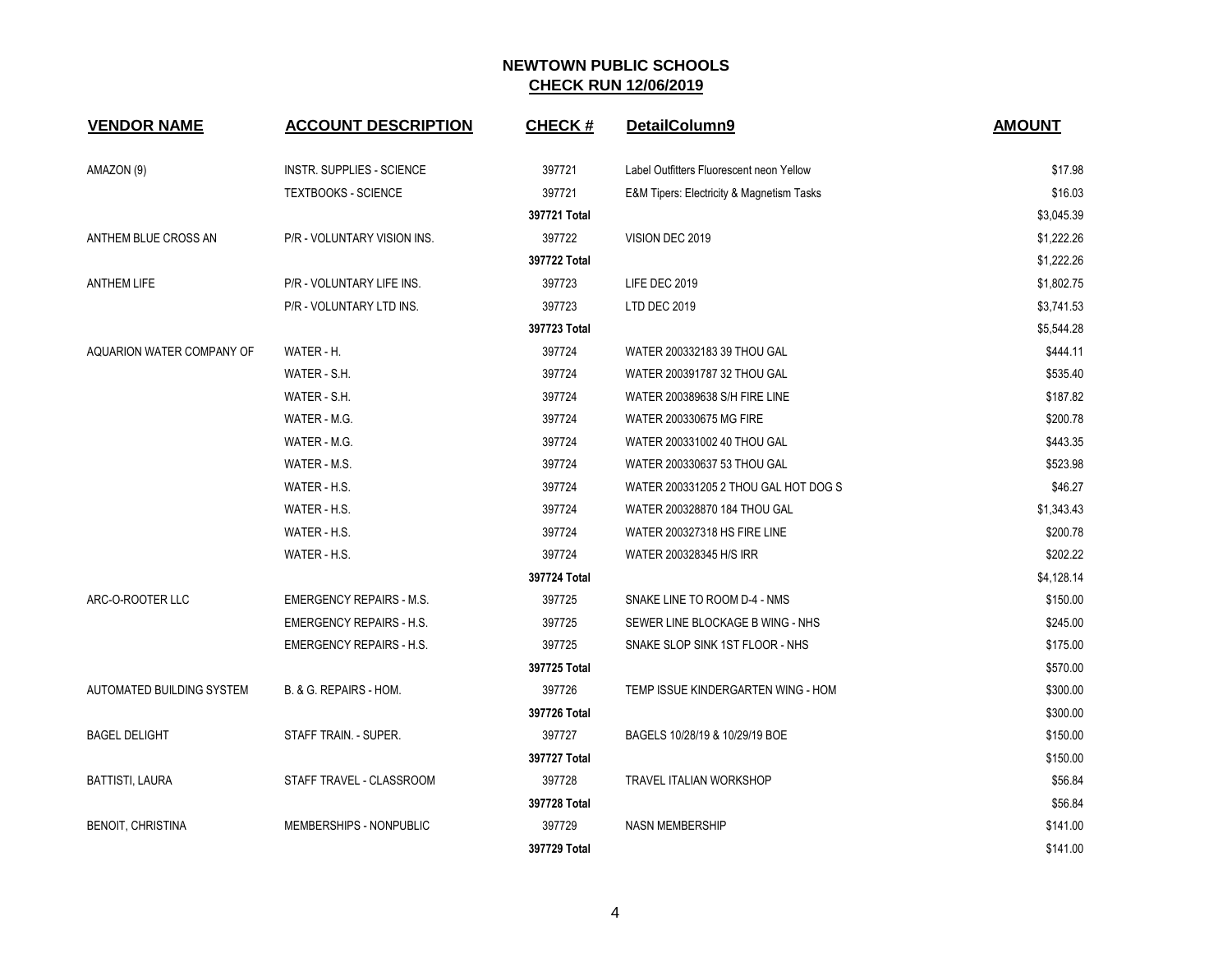| <b>VENDOR NAME</b>        | <b>ACCOUNT DESCRIPTION</b>       | <b>CHECK#</b> | DetailColumn9                                                 | <b>AMOUNT</b> |
|---------------------------|----------------------------------|---------------|---------------------------------------------------------------|---------------|
| <b>BREAKOUT INC.</b>      | CONTRACTED SERV. - LIBRARY       | 397730        | Renewal for RISLMC for online service BreakOUT quote #1742pr. | \$50.00       |
|                           |                                  | 397730 Total  |                                                               | \$50.00       |
| BYRNE, SABRINA            | STAFF TRAIN. - CLASSROOM         | 397731        | <b>EDUCATION COURSE</b>                                       | \$315.00      |
|                           |                                  | 397731 Total  |                                                               | \$315.00      |
| C.A.E.A. SCHOLASTIC ART A | STAFF TRAIN. - CLASSROOM         | 397732        | SCHOLARSHIP ART AWARD                                         | \$98.00       |
|                           |                                  | 397732 Total  |                                                               | \$98.00       |
| CALVERT SAFE & LOCK       | <b>B&amp;G SUPPLIES - MAINT.</b> | 397733        | <b>GATE HARDWARE - MAINT SUPPLIES</b>                         | \$492.15      |
|                           |                                  | 397733 Total  |                                                               | \$492.15      |
| CAPPELLI, GINI            | INSTR. SUPPLIES - CLASSROOM      | 397734        | REISSUE VD CHK 396532                                         | \$100.00      |
|                           |                                  | 397734 Total  |                                                               | \$100.00      |
| <b>CAS TREASURER</b>      | <b>INSTR. SUPPLIES - SPORTS</b>  | 397735        | CIAC Sportsmanship Conference 2019 - (17) Attendees @ \$40/pp | \$680.00      |
|                           |                                  | 397735 Total  |                                                               | \$680.00      |
| CASCADE SCHOOL SUPPL      | <b>INSTR. SUPPLIES - ART</b>     | 397736        | Sharpie Fine Line, Black, 8 mm point markers, Cat. #121865    | \$72.00       |
|                           | <b>INSTR. SUPPLIES - ART</b>     | 397736        | Newsprint, Plain, 12 x 18, Ream, Cat. #109631                 | \$28.60       |
|                           |                                  | 397736 Total  |                                                               | \$100.60      |
| CDW GOVERNMENT, INC.      | EQUIPMENT - INFO. TECH.          | 397737        | Anywhere Cart AC-CDW 36 Bay Cycle Mfg part # AC-CDW-36        | \$1,560.00    |
|                           | EQUIPMENT - INFO. TECH.          | 397737        | Lenovo 14e ChromeBook 14 Rouch 8 GB Rma 64 GB eMMC            | \$6,120.00    |
|                           |                                  | 397737 Total  |                                                               | \$7,680.00    |
| CES                       | REPAIRS - SP/HEAR.               | 397738        | TECH EVAL GB                                                  | \$835.00      |
|                           |                                  | 397738 Total  |                                                               | \$835.00      |
| CHARTER COMMUNICATION     | INSTR. SUPPLIES - TECH ED.       | 397739        | CABLE TV SUBSCRIPTION                                         | \$7.89        |
|                           |                                  | 397739 Total  |                                                               | \$7.89        |
| COLES, LEIGH ANNE         | <b>INSTR. SUPPLIES - ART</b>     | 397740        | ART SUPPLIES CLASSROOM                                        | \$62.73       |
|                           |                                  | 397740 Total  |                                                               | \$62.73       |
| CONNOR, LAUREN            | STAFF TRAVEL - SP. ED. PREK-8    | 397741        | TRAVEL OCT 2019                                               | \$64.15       |
|                           |                                  | 397741 Total  |                                                               | \$64.15       |
| CRA                       | STAFF TRAIN. - STAFF DEVELOP.    | 397742        | Registration for 2019 CRA Workshop.                           | \$1,170.00    |
|                           | STAFF TRAIN. - CLASSROOM         | 397742        | Ct Reading Conf - Nov 6th or 7th                              | \$1,440.00    |
|                           | STAFF TRAIN. - CLASSROOM         | 397742        | Ct Reading Conf                                               | \$160.00      |
|                           |                                  | 397742 Total  |                                                               | \$2,770.00    |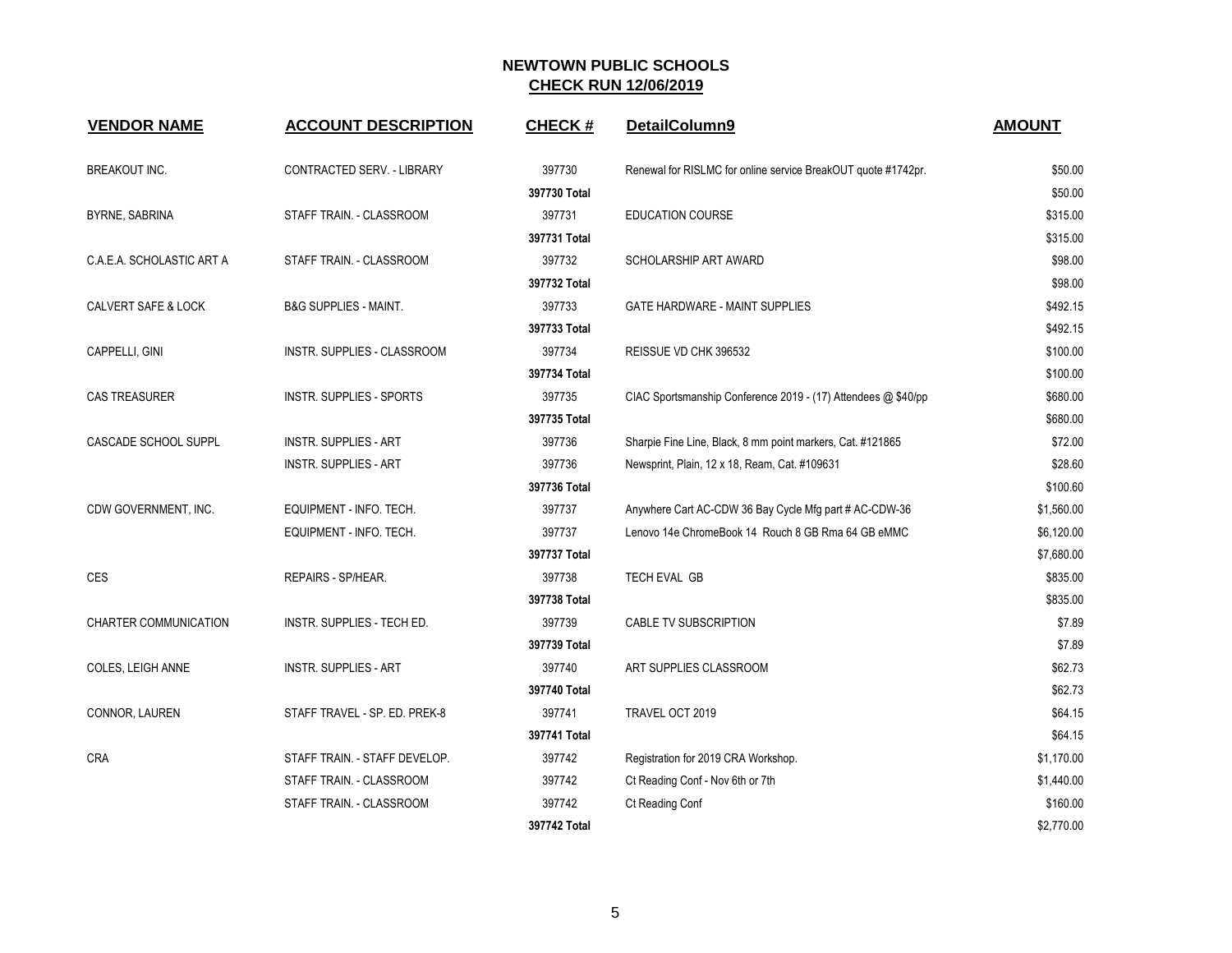| <b>VENDOR NAME</b>               | <b>ACCOUNT DESCRIPTION</b>       | <b>CHECK#</b> | DetailColumn9                                                  | <b>AMOUNT</b> |
|----------------------------------|----------------------------------|---------------|----------------------------------------------------------------|---------------|
| <b>CREATIVE FINANCIAL STAFFI</b> | <b>EXTRA WORK - DISTRICT</b>     | 397743        | STAFFING SERV FOR PAYROLL POSITION                             | \$1,260.00    |
|                                  | <b>EXTRA WORK - DISTRICT</b>     | 397743        | STAFFING SERV FOR PAYROLL POSITION                             | \$504.00      |
|                                  |                                  | 397743 Total  |                                                                | \$1,764.00    |
| CROCE, DEIDRE                    | STAFF TRAVEL - CLASSROOM         | 397744        | TRAVEL COUNSELOR DAY                                           | \$109.97      |
|                                  |                                  | 397744 Total  |                                                                | \$109.97      |
| <b>CROWN TROPHY</b>              | INSTR. SUPPLIES - CLASSROOM      | 397745        | <b>PLAQUES</b>                                                 | \$194.00      |
|                                  |                                  | 397745 Total  |                                                                | \$194.00      |
| <b>CTAHPERD</b>                  | STAFF TRAIN. - P.E.              | 397746        | registration for fall conference per attached form.            | \$165.00      |
|                                  |                                  | 397746 Total  |                                                                | \$165.00      |
|                                  | STAFF TRAIN. - HEALTH ED.        | 397747        | CTAHPERD Conference registration                               | \$165.00      |
|                                  | MEMBERSHIPS - HEALTH ED.         | 397747        | Membership renewal 1040                                        | \$40.00       |
|                                  |                                  | 397747 Total  |                                                                | \$205.00      |
| <b>CUSTOM BANDAG OF CT. LLC</b>  | REPAIRS - MAINT.                 | 397748        | NEW TIRES FOR MAINT VEHICLE - NT117                            | \$576.48      |
|                                  |                                  | 397748 Total  |                                                                | \$576.48      |
| DALY, MJ LLC                     | <b>B&amp;G CONTRACTED SERV.</b>  | 397749        | <b>QTRLY SPRINKLER INSPECTIONS - HAWL/SH/RIS/NHS 2019-2020</b> | \$680.00      |
|                                  | <b>B&amp;G CONTRACTED SERV.</b>  | 397749        | QTRLY SPRINKLER INSPECTIONS - HAWL/SH/RIS/NHS 2019-2020        | \$206.00      |
|                                  | <b>B&amp;G CONTRACTED SERV.</b>  | 397749        | QTRLY SPRINKLER INSPECTIONS - HAWL/SH/RIS/NHS 2019-2020        | \$473.80      |
|                                  | <b>B&amp;G CONTRACTED SERV.</b>  | 397749        | QTRLY SPRINKLER INSPECTIONS - HAWL/SH/RIS/NHS 2019-2020        | \$874.00      |
|                                  |                                  | 397749 Total  |                                                                | \$2,233.80    |
| DATAFINCH TECHNOLOGIES           | INSTR. SUPPLIES - SP. ED. PREK-8 | 397750        | ADDITIONAL CATALYST LICENSE                                    | \$103.43      |
|                                  |                                  | 397750 Total  |                                                                | \$103.43      |
| DCS PROMOTIONS LLC               | <b>CONTRACTED SERV. - SPORTS</b> | 397751        | Replacement boys basketball uniforms. Free shipping            | \$490.00      |
|                                  |                                  | 397751 Total  |                                                                | \$490.00      |
| DELAWARE VALLEY WHOLESALE        | CONTRACTED SERV. - C.W.E.        | 397752        | Assorted bulbs, Christmas Greens, Fresh cut flowers            | \$619.09      |
|                                  |                                  | 397752 Total  |                                                                | \$619.09      |
| DELTA-T GROUP HARTFORD IN        | EXTRA WORK - NURSES M.S.         | 397753        | RN NURSE SUB FIELD TRIP                                        | \$154.54      |
|                                  | EXTRA WORK - NURSES M.S.         | 397753        | RN NURSE SUB FIELD TRIP                                        | \$353.44      |
|                                  | EXTRA WORK - NURSES M.S.         | 397753        | RN NURSE SUB FIELD TRIP                                        | \$255.94      |
|                                  |                                  | 397753 Total  |                                                                | \$763.92      |
| <b>DISCOVERY EDUCATION</b>       | CONTRACTED SERV. - COMP. ED.     | 397754        | Renewal- Discovery Education Streaming Plus K-8 License        | \$2,600.00    |
|                                  |                                  | 397754 Total  |                                                                | \$2,600.00    |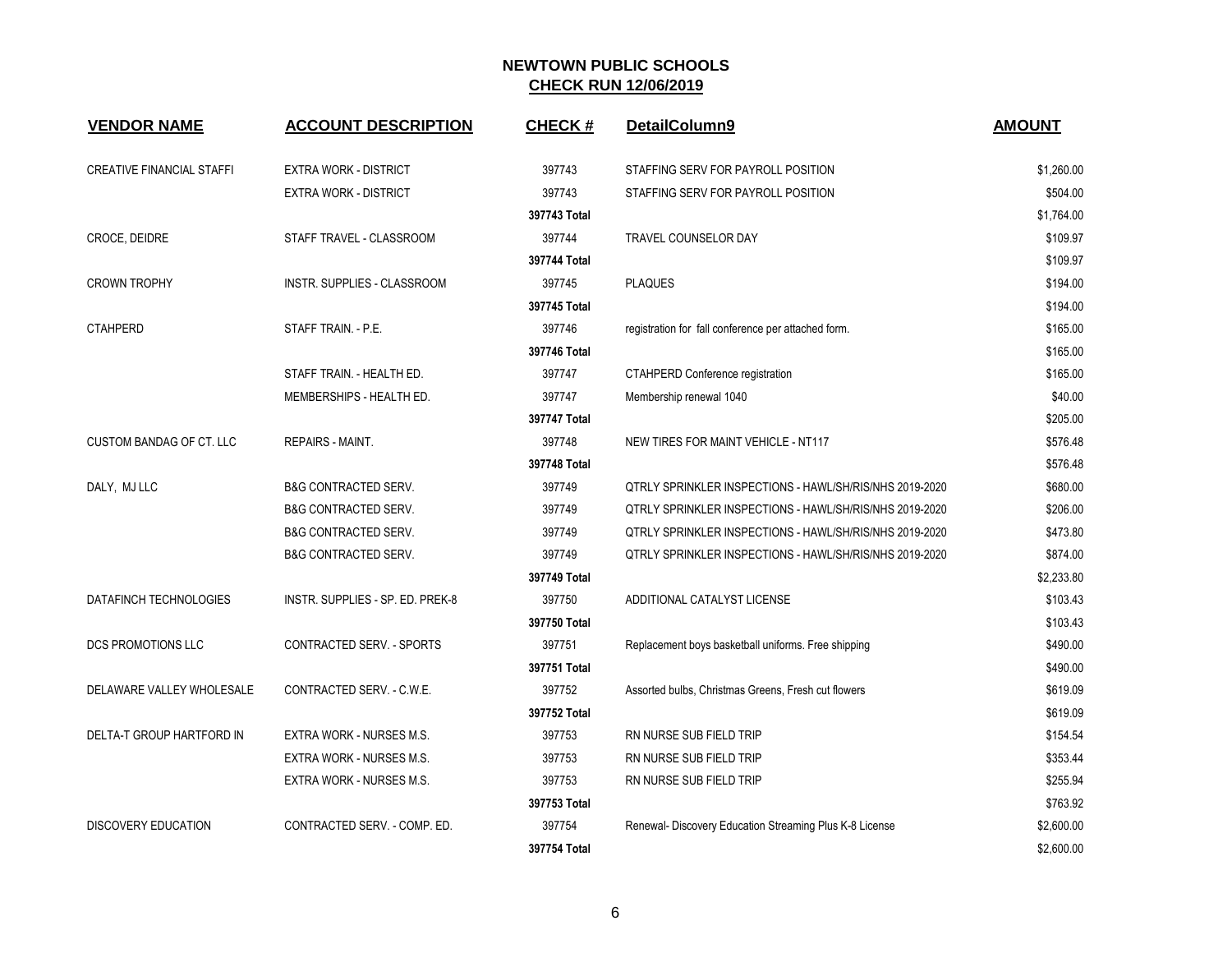| <b>VENDOR NAME</b>              | <b>ACCOUNT DESCRIPTION</b>       | <b>CHECK#</b> | DetailColumn9                                              | <b>AMOUNT</b> |
|---------------------------------|----------------------------------|---------------|------------------------------------------------------------|---------------|
|                                 |                                  |               |                                                            |               |
| DUNBAR, WHITNEY                 | STAFF TRAVEL - SP. ED. PREK-8    | 397755        | TRAVEL NOV 2019                                            | \$48.26       |
|                                 |                                  | 397755 Total  |                                                            | \$48.26       |
| EAST RIVER ENERGY INC.          | FUEL OIL - HOM.                  | 397756        | OIL 2531.0 GAL HOM                                         | \$5,533.78    |
|                                 |                                  | 397756 Total  |                                                            | \$5,533.78    |
| EDWARDS, JASON                  | STAFF TRAVEL - SPORTS            | 397757        | <b>TRAVEL GIRLS SOCCER</b>                                 | \$13.92       |
|                                 |                                  | 397757 Total  |                                                            | \$13.92       |
| <b>ESPITEE, KRISTEN</b>         | STAFF TRAVEL - SP. ED. PREK-8    | 397758        | TRAVEL NOV 2019                                            | \$80.10       |
|                                 |                                  | 397758 Total  |                                                            | \$80.10       |
| EVERSOURCE (ELEC-BOE)           | ELECTRICITY - H.                 | 397759        | ELEC 23200.0KWH                                            | \$4,039.76    |
|                                 | ELECTRICITY - S.H.               | 397759        | ELEC 51466947041 38,578.0 KWH                              | \$7,706.77    |
|                                 | ELECTRICITY - M.G.               | 397759        | ELEC 51171733009 21.397.7 KWH                              | \$3,462.22    |
|                                 | ELECTRICITY - HOM.               | 397759        | ELEC 51844633024 44,928.0 KWH                              | \$7,858.48    |
|                                 | ELECTRICITY - H.S.               | 397759        | ELEC 51318375011 2402.0 KWH                                | \$349.74      |
|                                 | ELECTRICITY - H.S.               | 397759        | ELEC 51223253097 10.0 KWH                                  | \$44.99       |
|                                 | ELECTRICITY - H.S.               | 397759        | ELEC 51418253076 290,880.00 KWH                            | \$46,864.28   |
|                                 |                                  | 397759 Total  |                                                            | \$70,326.24   |
| EVERSOURCE (GAS-BOE)            | PROPANE & NATURAL GAS - RIS.     | 397760        | GAS 57526160064 232.90 CCF                                 | \$293.89      |
|                                 | PROPANE & NATURAL GAS - H.S.     | 397760        | GAS 57379855042 485.50 CCF                                 | \$531.37      |
|                                 |                                  | 397760 Total  |                                                            | \$825.26      |
| <b>FLINN SCIENTIFIC INC</b>     | <b>INSTR. SUPPLIES - SCIENCE</b> | 397761        | stoppers, cork border sets, luminol under quote 214936     | \$336.84      |
|                                 |                                  | 397761 Total  |                                                            | \$336.84      |
| <b>FOLLETT SCHOOL SOLUTIONS</b> | <b>SUPPLIES - LIBRARY</b>        | 397762        | Books and processing                                       | \$888.84      |
|                                 | <b>SUPPLIES - LIBRARY</b>        | 397762        | Books and processing                                       | \$169.18      |
|                                 | SUPPLIES - LIBRARY               | 397762        | Book purchase of Choose Own Adventure series for RIS LMC   | \$447.69      |
|                                 | <b>SUPPLIES - LIBRARY</b>        | 397762        | Book purchase of Choose Own Adventure series for RIS LMC   | \$34.77       |
|                                 | SUPPLIES - LIBRARY               | 397762        | Books -Fiction/Non Fic: See attached order                 | \$1,470.42    |
|                                 | <b>SUPPLIES - LIBRARY</b>        | 397762        | Total cataloging and processing for books and AV materials | \$2.76        |
|                                 |                                  | 397762 Total  |                                                            | \$3,013.66    |
| FUSION LEARNING INC.            | TUITION - OUT-OF-DISTRICT        | 397763        | TUITION - OUT-OF-DISTRICT                                  | \$7,776.00    |
|                                 | TUITION - OUT-OF-DISTRICT        | 397763        | TUITION - OUT-OF-DISTRICT                                  | \$7,776.00    |
|                                 | TUITION - OUT-OF-DISTRICT        | 397763        | TUITION - OUT-OF-DISTRICT                                  | \$7,776.00    |
|                                 |                                  | 397763 Total  |                                                            | \$23,328.00   |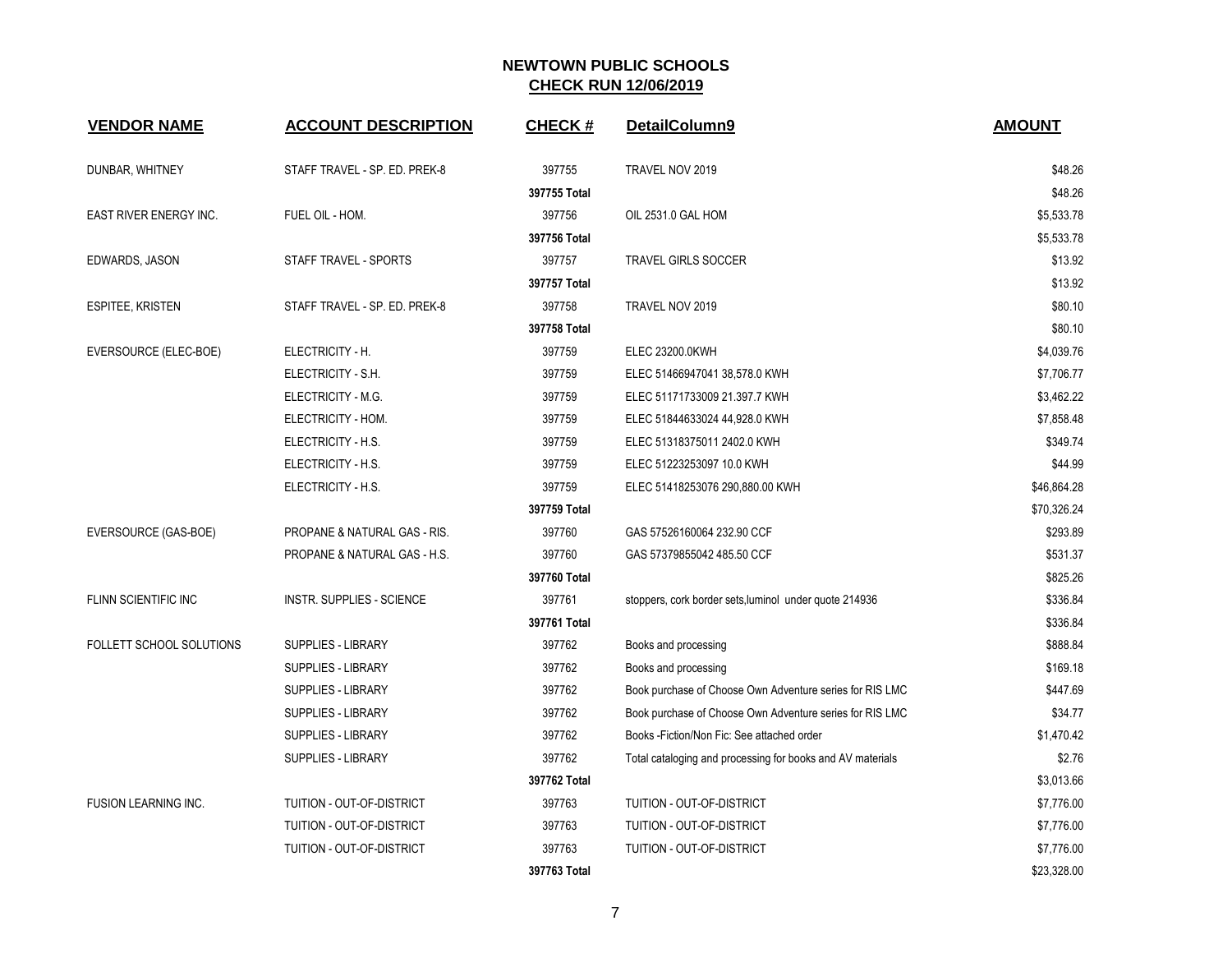| <b>VENDOR NAME</b>            | <b>ACCOUNT DESCRIPTION</b>       | <b>CHECK#</b> | DetailColumn9                                                 | <b>AMOUNT</b> |
|-------------------------------|----------------------------------|---------------|---------------------------------------------------------------|---------------|
| <b>FUSS &amp; O'NEILL INC</b> | PROF. SERV. - B. & G.            | 397764        | INDOOR AIR QUALITY TESTING - NMS                              | \$1,850.00    |
|                               | PROF. SERV. - B. & G.            | 397764        | BOILER REPLACE ASBESTOS TESTING - HOM                         | \$1,702.00    |
|                               |                                  | 397764 Total  |                                                               | \$3,552.00    |
| <b>GIMKIT LLC</b>             | CONTRACTED SERV. - WORLD LANG.   | 397765        | Gimkit Pro teacher subscriptions                              | \$149.97      |
|                               |                                  | 397765 Total  |                                                               | \$149.97      |
| <b>GLYNN, MEGHAN</b>          | STAFF TRAVEL - SP. ED. PREK-8    | 397766        | TRAVEL NOV 2019                                               | \$16.18       |
|                               |                                  | 397766 Total  |                                                               | \$16.18       |
| GOLDIE AND LIBRO MUSIC CE     | <b>REPAIRS - MUSIC</b>           | 397767        | <b>INSTRUMENT REPAIRS</b>                                     | \$295.00      |
|                               |                                  | 397767 Total  |                                                               | \$295.00      |
| <b>GONSKI, JILL</b>           | INSTR. SUPPLIES - SP. ED. H.S.   | 397768        | <b>TOOLS FOR LIVING SUPPLIES</b>                              | \$98.97       |
|                               |                                  | 397768 Total  |                                                               | \$98.97       |
| GOOD DOCS                     | INSTR. SUPPLIES - SOC. STUDIES   | 397769        | Always in Season DVD: A history of lynching in America.       | \$129.00      |
|                               | INSTR. SUPPLIES - SOC. STUDIES   | 397769        | Shipping fee.                                                 | \$20.00       |
|                               |                                  | 397769 Total  |                                                               | \$149.00      |
| <b>GOPHER</b>                 | <b>INSTR. SUPPLIES - P.E.</b>    | 397770        | Order # 4254166, Cust. # 5154352, Misc. Phys. Ed. Supplies    | \$881.15      |
|                               | <b>INSTR. SUPPLIES - P.E.</b>    | 397770        | Shipping, handling and processing charges                     | \$46.81       |
|                               |                                  | 397770 Total  |                                                               | \$927.96      |
| <b>GRAINGER</b>               | INSTR. SUPPLIES - TECH ED.       | 397771        | <b>AUTO PARTS</b>                                             | \$37.48       |
|                               | B. & G. REPAIRS - M.G.           | 397771        | <b>COMPRESSOR REPAIR - MG</b>                                 | \$72.68       |
|                               | B. & G. REPAIRS - H.S.           | 397771        | CULINARY RM PLUMBING REPAIR - NHS                             | \$1,038.30    |
|                               | <b>B&amp;G SUPPLIES - MAINT.</b> | 397771        | MISC SIZE BITS - SHOP STOCK (QUOTE 43511481)                  | \$639.66      |
|                               | <b>B&amp;G SUPPLIES - MAINT.</b> | 397771        | MISC SIZE SCREWS, DUST MASKS, BOLTS, ANCHORS, BLADES          | \$17.97       |
|                               | <b>B&amp;G SUPPLIES - MAINT.</b> | 397771        | MISC SIZE SCREWS, DUST MASKS, BOLTS, ANCHORS, BLADES          | \$50.05       |
|                               | <b>B&amp;G SUPPLIES - MAINT.</b> | 397771        | MISC SIZE SCREWS, DUST MASKS, BOLTS, ANCHORS, BLADES          | \$2,072.95    |
|                               | <b>B&amp;G SUPPLIES - MAINT.</b> | 397771        | DRAIN CLEAN MACHINE / CORDLESS BLOWER - PLUMBING SUPPLIES     | \$1,687.19    |
|                               | <b>B&amp;G SUPPLIES - MAINT.</b> | 397771        | HVAC BELTS, GREASE FOR ROOFTOP UNITS - MAINT SUPPLIES         | \$413.14      |
|                               | B. & G. REPAIRS - H.S.           | 397771        | REPLACE CIRCULATING PUMP - NHS                                | \$468.08      |
|                               | B. & G. IMPROVE - HOM.           | 397771        | MATERIALS FOR SINK JOB - HOM                                  | \$170.74      |
|                               | B. & G. IMPROVE - HOM.           | 397771        | MATERIALS FOR SINK JOB - HOM                                  | \$334.46      |
|                               | <b>B&amp;G SUPPLIES - MAINT.</b> | 397771        | 2-WATER COOLER W/BOTTLE FILLING STATION FOR NHS - MAINT SUPPL | \$2,128.16    |
|                               | <b>B&amp;G SUPPLIES - MAINT.</b> | 397771        | PROTECTIVE COVER ENCLOSURES - MAINT SUPPLIES                  | \$301.00      |
|                               |                                  | 397771 Total  |                                                               | \$9,431.86    |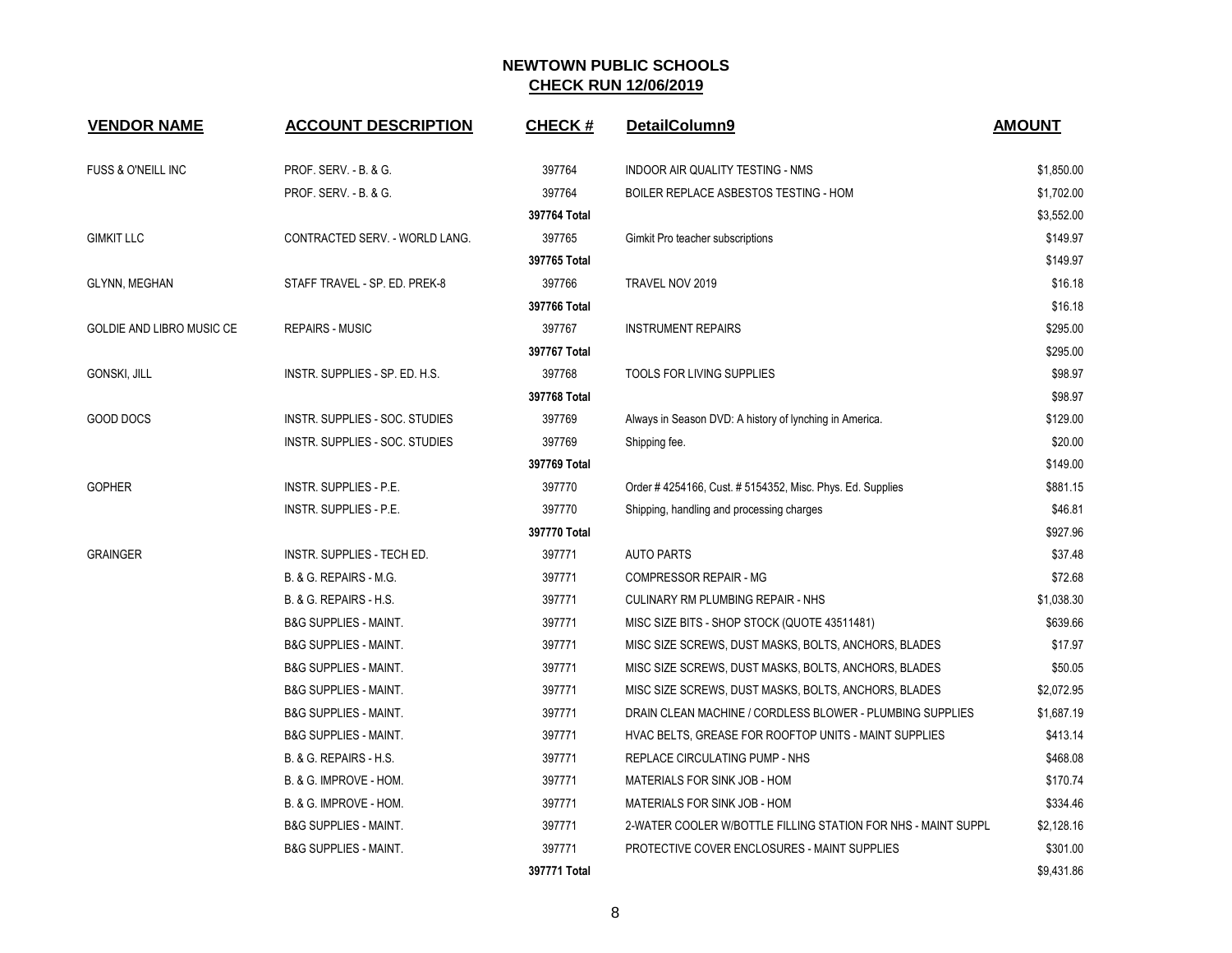| <b>VENDOR NAME</b>            | <b>ACCOUNT DESCRIPTION</b>       | <b>CHECK#</b> | DetailColumn9                                                         | <b>AMOUNT</b> |
|-------------------------------|----------------------------------|---------------|-----------------------------------------------------------------------|---------------|
| <b>PRIVATE</b>                | TUITION - OUT-OF-DISTRICT        | 397772        | TUITION - OUT-OF-DISTRICT                                             | \$11,250.00   |
|                               |                                  | 397772 Total  |                                                                       | \$11,250.00   |
| GRAYSON, PAULA                | STAFF TRAVEL - PUPIL SERV.       | 397773        | TRAVEL OCT 2019                                                       | \$379.55      |
|                               |                                  | 397773 Total  |                                                                       | \$379.55      |
| HALL, MAUREEN                 | STAFF TRAVEL - PUPIL SERV.       | 397774        | TRAVEL OCT 2019                                                       | \$96.45       |
|                               |                                  | 397774 Total  |                                                                       | \$96.45       |
| HB COMMUNICATIONS INC.        | EQUIPMENT - INFO. TECH.          | 397775        | Epson Powerlite 970, mount cables, labor to remove existing projector | \$814.00      |
|                               | EQUIPMENT - INFO. TECH.          | 397775        | Epson Powerlite 970, mount cables,                                    | \$645.00      |
|                               |                                  | 397775 Total  |                                                                       | \$1,459.00    |
| <b>HOCON GAS OF DANBURY</b>   | FUEL FOR VEHICLES - TRANS.       | 397776        | PROPANE 1706.40 UNITS                                                 | \$1,835.92    |
|                               | FUEL FOR VEHICLES - TRANS.       | 397776        | PROPANE 1642.80 UNITS                                                 | \$1,767.49    |
|                               | FUEL FOR VEHICLES - TRANS.       | 397776        | PROPANE 1756.00 UNITS                                                 | \$1,889.28    |
|                               | FUEL FOR VEHICLES - TRANS.       | 397776        | PROPANE 1726.80 UNITS                                                 | \$1,857.86    |
|                               | FUEL FOR VEHICLES - TRANS.       | 397776        | PROPANE 390.50 UNITS                                                  | \$420.14      |
|                               | FUEL FOR VEHICLES - TRANS.       | 397776        | PROPANE 26.20 UNITS                                                   | \$28.19       |
|                               |                                  | 397776 Total  |                                                                       | \$7,798.88    |
| HOGAN, LILLIAN                | <b>CONTRACTED SERV. - SUPER.</b> | 397777        | <b>FINGERPRINT REIMB</b>                                              | \$15.00       |
|                               |                                  | 397777 Total  |                                                                       | \$15.00       |
| <b>ITSAVVY LLC</b>            | <b>INSTR. SUPPLIES - SCIENCE</b> | 397778        | HP COLOR LASER JET PRO M454DN PRINTER #21847596                       | \$329.80      |
| <b>ITSAVVY LLC</b>            | INSTR. SUPPLIES - INFO. TECH.    | 397778        | Docking station for Dell Latitude 3400 Quote 3299983                  | \$711.76      |
|                               |                                  | 397778 Total  |                                                                       | \$1,041.56    |
| J.C. MUSIC, LLC               | <b>INSTR. SUPPLIES - MUSIC</b>   | 397779        | Instructional supplies Music Free shipping                            | \$50.00       |
|                               | <b>INSTR. SUPPLIES - MUSIC</b>   | 397779        | Instructional supplies Music Free shipping                            | \$44.10       |
|                               | <b>INSTR. SUPPLIES - MUSIC</b>   | 397779        | Instructional supplies Music Free shipping                            | \$46.00       |
|                               |                                  | 397779 Total  |                                                                       | \$140.10      |
| <b>JOSLIN DIABETES CENTER</b> | STAFF TRAIN. - ELEM.             | 397780        | Registration for School Nurse Pump Education Program                  | \$125.00      |
|                               |                                  | 397780 Total  |                                                                       | \$125.00      |
| K & M LITERACY LLC            | STAFF TRAIN. - STAFF DEVELOP.    | 397781        | On-Site Professional Development 9/17 and 11/13                       | \$2,500.00    |
|                               | STAFF TRAIN. - STAFF DEVELOP.    | 397781        | On-Site Professional Development 9/17 and 11/13                       | \$2,500.00    |
|                               |                                  | 397781 Total  |                                                                       | \$5,000.00    |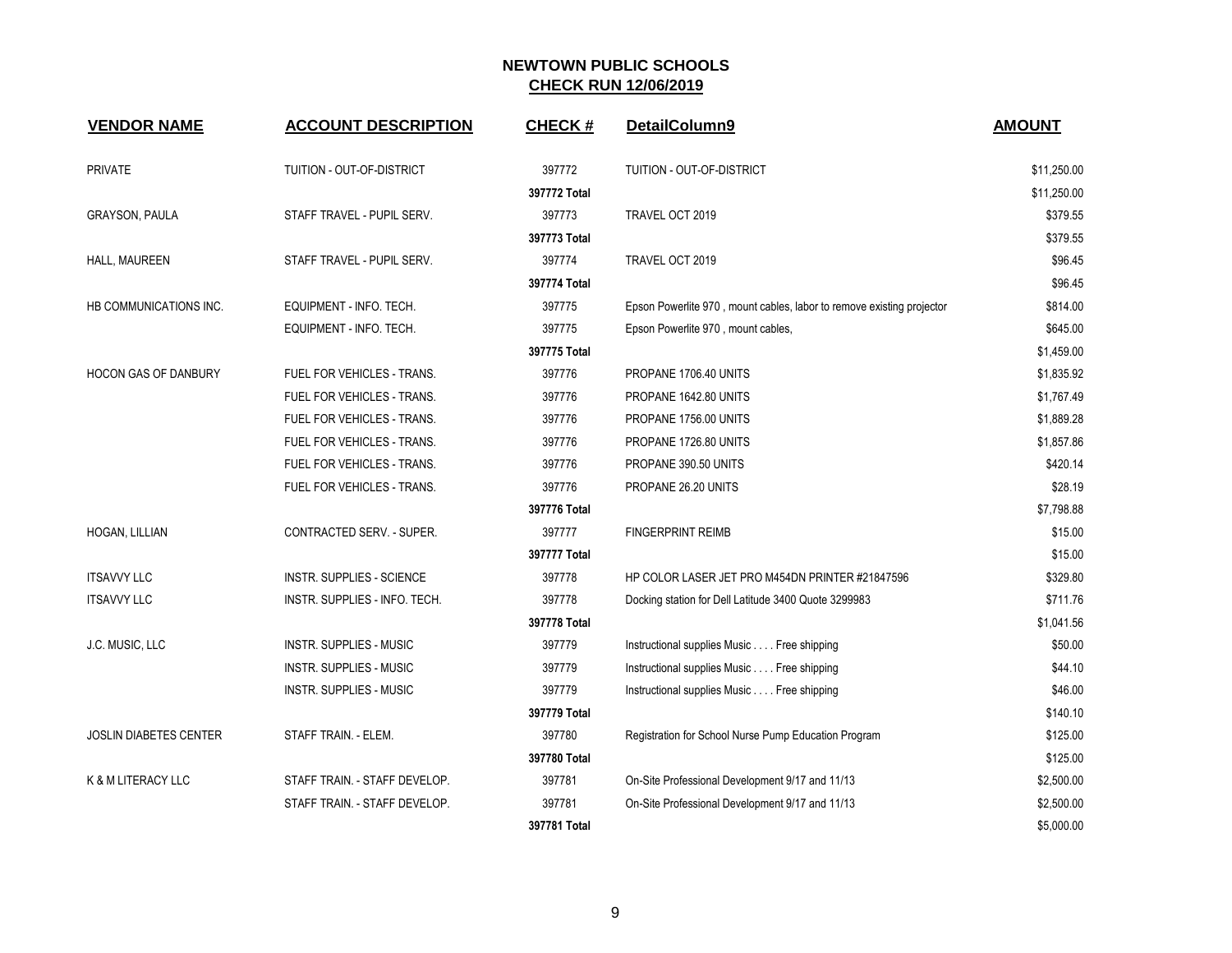| <b>VENDOR NAME</b>        | <b>ACCOUNT DESCRIPTION</b>     | <b>CHECK#</b> | DetailColumn9                                                       | <b>AMOUNT</b> |
|---------------------------|--------------------------------|---------------|---------------------------------------------------------------------|---------------|
| <b>KURTZ BROS</b>         | INSTR. SUPPLIES - CLASSROOM    | 397782        | Sharpie Extra Fine Black Markers, 0.4 mm, Cat.# SUB08485            | \$49.68       |
|                           | INSTR. SUPPLIES - CLASSROOM    | 397782        | Sharpie Ultra Fine Black Markers, 0.4 mm, Cat.# 08485, S/H included | \$49.68       |
|                           |                                | 397782 Total  |                                                                     | \$99.36       |
| LAKESHORE LEARNING M      | INSTR. SUPPLIES - CLASSROOM    | 397783        | Shatterproof Safety Mirrors - set of 12, Item #LA653                | \$19.99       |
|                           | INSTR. SUPPLIES - CLASSROOM    | 397783        | Shipping and Handling Charges                                       | \$6.99        |
|                           |                                | 397783 Total  |                                                                     | \$26.98       |
| LARRACUENTE, CARLA        | STAFF TRAVEL - SP. ED. PREK-8  | 397784        | TRAVEL NOV 2019                                                     | \$30.80       |
|                           |                                | 397784 Total  |                                                                     | \$30.80       |
| LONGO, SHELLEY            | STAFF TRAVEL - SP. ED. PREK-8  | 397785        | TRAVEL NOV 2019                                                     | \$54.40       |
|                           |                                | 397785 Total  |                                                                     | \$54.40       |
| LUCIAN, HEATHER           | STAFF TRAIN. - PUPIL SERV.     | 397786        | C.A.S.P. REG                                                        | \$90.00       |
|                           |                                | 397786 Total  |                                                                     | \$90.00       |
| MAHARD'S PIANO SERVICE, L | <b>REPAIRS - MUSIC</b>         | 397787        | Piano tuning 11-8-2019, please pay, no shipping                     | \$155.00      |
|                           | <b>REPAIRS - MUSIC</b>         | 397787        | Tune 2 Pianos, New PLS pads & sleeve & bottle of additive.          | \$332.00      |
|                           |                                | 397787 Total  |                                                                     | \$487.00      |
| MAHONEY SABOL CPAS & ADVI | PROF. SERV. - BUS. SERV        | 397788        | FINANCIAL STATEMENT SINGLE AUDITS                                   | \$23,800.00   |
|                           |                                | 397788 Total  |                                                                     | \$23,800.00   |
| MARAK, JILL               | STAFF TRAIN. - STAFF DEVELOP.  | 397789        | NATIVE AMERICAN WORKSHOP                                            | \$50.00       |
|                           |                                | 397789 Total  |                                                                     | \$50.00       |
| MARKERBOARD PEOPLE,       | INSTR. SUPPLIES - CLASSROOM    | 397790        | s/12 24x36 whiteboards - save 10% coupon code 10 web - no shipping  | \$864.00      |
|                           |                                | 397790 Total  |                                                                     | \$864.00      |
| MASON W.B. INC.           | OFF. SUPPLIES - BUS. SERV.     | 397791        | <b>SUPPLIES 2019/20</b>                                             | \$103.86      |
|                           | OFF. SUPPLIES - BUS. SERV.     | 397791        | <b>SUPPLIES 2019/20</b>                                             | \$75.36       |
|                           | OFF. SUPPLIES - BUS. SERV.     | 397791        | <b>SUPPLIES 2019/20</b>                                             | \$89.99       |
|                           | OFF. SUPPLIES - BUS. SERV.     | 397791        | <b>SUPPLIES 2019/20</b>                                             | \$13.39       |
|                           | OFF. SUPPLIES - BUS. SERV.     | 397791        | <b>SUPPLIES 2019/20</b>                                             | \$16.86       |
|                           | INSTR. SUPPLIES - SOC. STUDIES | 397791        | Social Studies portion                                              | \$12.48       |
|                           | INSTR. SUPPLIES - CLASSROOM    | 397791        | For supplies as needed.                                             | \$62.67       |
|                           | INSTR. SUPPLIES - CLASSROOM    | 397791        | For supplies as needed.                                             | \$64.23       |
|                           | INSTR. SUPPLIES - CLASSROOM    | 397791        | Copy Paper - no shipping                                            | \$735.47      |
|                           | INSTR. SUPPLIES - CLASSROOM    | 397791        | Copy Paper - no shipping                                            | (\$28.24)     |
|                           | INSTR. SUPPLIES - CLASSROOM    | 397791        | Copy Paper - no shipping                                            | \$28.24       |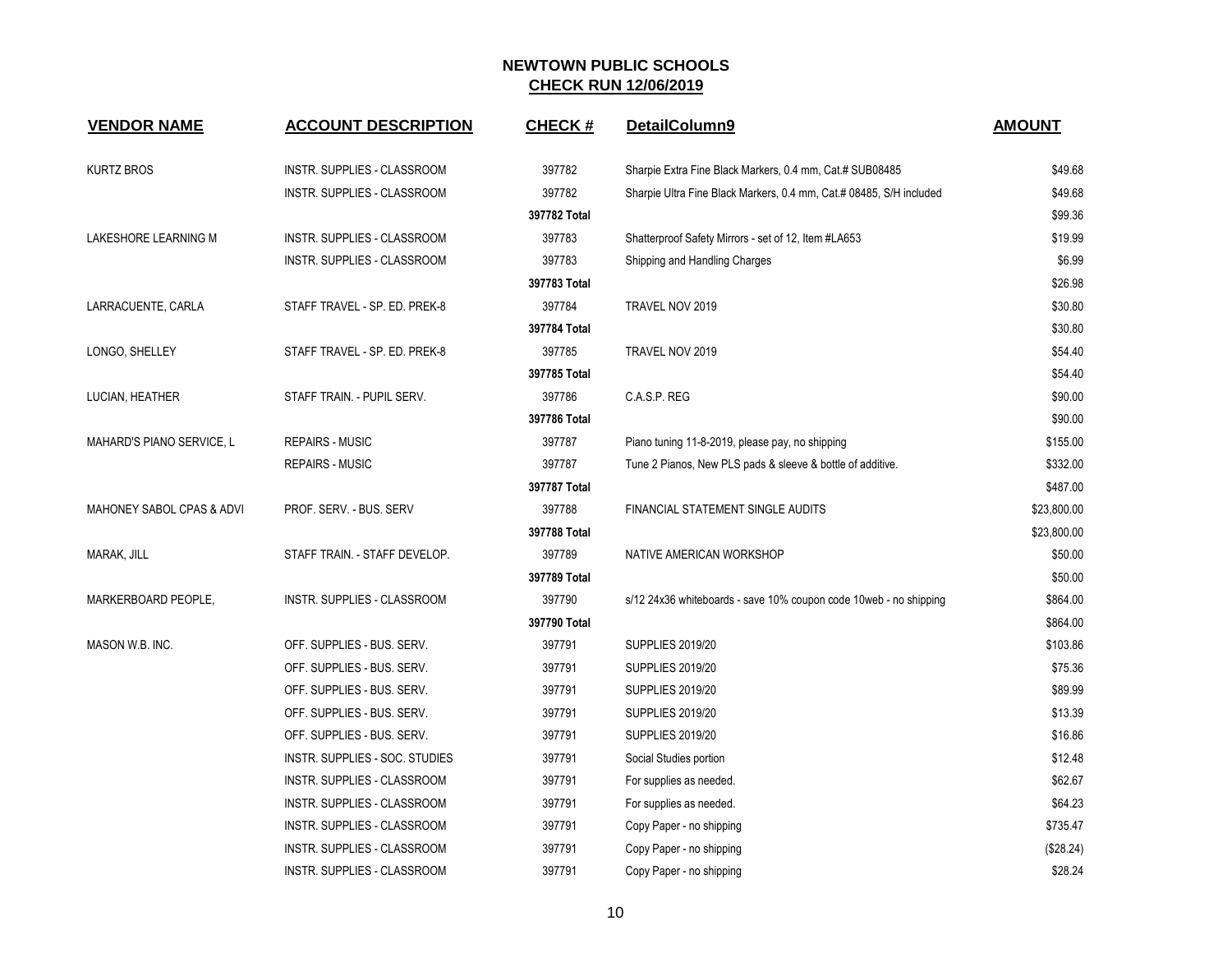| <b>VENDOR NAME</b>                   | <b>ACCOUNT DESCRIPTION</b>       | <b>CHECK#</b> | DetailColumn9                                                     | <b>AMOUNT</b> |
|--------------------------------------|----------------------------------|---------------|-------------------------------------------------------------------|---------------|
| MASON W.B. INC.                      | INSTR. SUPPLIES - CLASSROOM      | 397791        | Instructional supplies Free shipping                              | \$240.64      |
|                                      | <b>SUPPLIES - LIBRARY</b>        | 397791        | Assorted supplies see attached.                                   | \$92.94       |
|                                      | <b>INSTR. SUPPLIES - ART</b>     | 397791        | Classic Color Pack Crayola Crayons, Tuck Box, 16 Colors/Box,      | \$30.00       |
|                                      | INSTR. SUPPLIES - CLASSROOM      | 397791        | Grade 3 Composition Books, 3/8 inch School Ruled, Red, 24 sheets  | \$58.00       |
|                                      | INSTR. SUPPLIES - CLASSROOM      | 397791        | Paper Clips, Jumbo, Silver, 100 clips/box, 10 boxes/pack,         | \$42.90       |
|                                      | INSTR. SUPPLIES - CLASSROOM      | 397791        | Low Odor, Dry Erase Marker, Fine Point, Black, Dozen,             | \$85.65       |
|                                      | INSTR. SUPPLIES - CLASSROOM      | 397791        | White copy paper, 20 cases                                        | \$564.80      |
|                                      | INSTR. SUPPLIES - SP. ED. PREK-8 | 397791        | SUPPLIES FOR PRESCHOOL                                            | \$79.98       |
|                                      | OFF. SUPPLIES - ADMIN.           | 397791        | See attached, tissues, color copy paper, red folders, no shipping | \$407.17      |
|                                      | INSTR. SUPPLIES - CLASSROOM      | 397791        | Various supplies for grade K-4                                    | \$78.60       |
|                                      | OFF. SUPPLIES - BUS. SERV.       | 397791        | PALLET OF COPY PAPER                                              | \$1,129.60    |
|                                      | INSTR. SUPPLIES - SP. ED. H.S.   | 397791        | SUPPLIES NHS                                                      | \$17.13       |
|                                      |                                  | 397791 Total  |                                                                   | \$4,001.72    |
| <b>MASOTTA, ERIN</b>                 | INSTR. SUPPLIES - SOC. STUDIES   | 397792        | COOKIES/BROWNIES FOR CONF NIGHT                                   | \$29.61       |
|                                      |                                  | 397792 Total  |                                                                   | \$29.61       |
| <b>MEMOLI, MATT</b>                  | <b>INSTR. SUPPLIES - SPORTS</b>  | 397793        | PIZZA FOR COACHES MEETING                                         | \$83.73       |
|                                      |                                  | 397793 Total  |                                                                   | \$83.73       |
| MODZELEWSKI, DEBI                    | INSTR. SUPPLIES - SPORTS         | 397794        | NLI SIGNING DAY BREAKFAST                                         | \$65.51       |
|                                      |                                  | 397794 Total  |                                                                   | \$65.51       |
| MORSE & CO, E.A.                     | <b>REPAIRS - CUSTODIAL</b>       | 397795        | <b>SCRUBBER REPAIRS - RIS</b>                                     | \$149.00      |
|                                      | <b>REPAIRS - CUSTODIAL</b>       | 397795        | 30023                                                             | \$101.00      |
|                                      |                                  | 397795 Total  |                                                                   | \$250.00      |
| <b>MUSICPLAY THEMES &amp; VARIAT</b> | <b>INSTR. SUPPLIES - MUSIC</b>   | 397796        | year subscription to Musicplay on line, no shipping               | \$149.95      |
|                                      |                                  | 397796 Total  |                                                                   | \$149.95      |
| <b>NAESP</b>                         | MEMBERSHIPS - ADMIN.             | 397797        | NAESP Active Membership for Matt Correia, Ed. D                   | \$235.00      |
|                                      |                                  | 397797 Total  |                                                                   | \$235.00      |
| NEWELL, KAREN                        | STAFF TRAVEL - SP. ED. PREK-8    | 397798        | TRAVEL NOV 2019                                                   | \$25.52       |
|                                      |                                  | 397798 Total  |                                                                   | \$25.52       |
| NEWTOWN BOARD OF EDU                 | <b>MEDICAL INS. PREMIUMS</b>     | 397799        | <b>LONG TERM DISABILITY</b>                                       | \$2,366.13    |
|                                      | <b>ADMINISTRATION FEES</b>       | 397799        | RETIREE ADM FEE NOV 2019                                          | \$165.00      |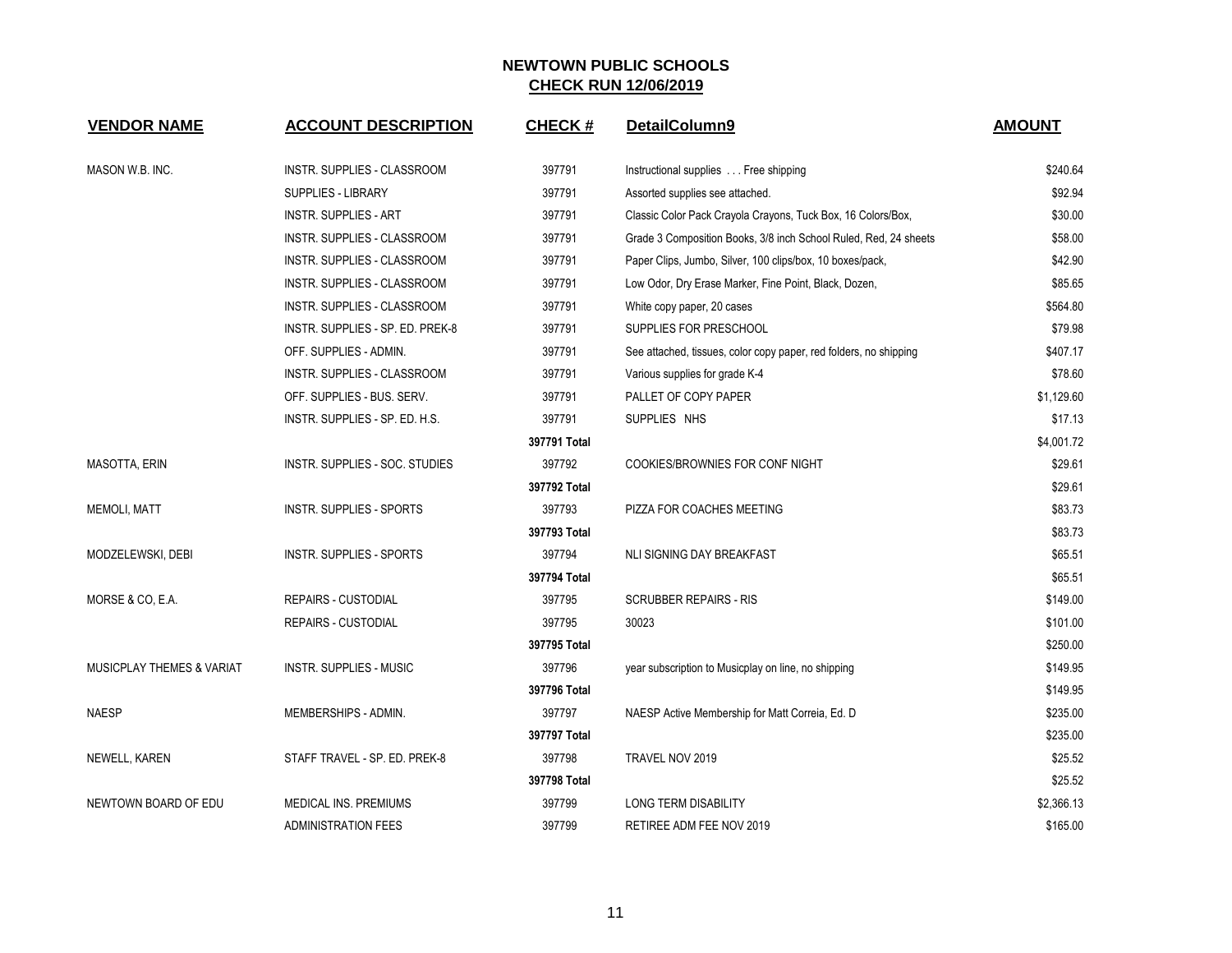| <b>VENDOR NAME</b>    | <b>ACCOUNT DESCRIPTION</b>          | <b>CHECK#</b> | DetailColumn9                                                 | <b>AMOUNT</b> |
|-----------------------|-------------------------------------|---------------|---------------------------------------------------------------|---------------|
| NEWTOWN BOARD OF EDU  | LIFE INSURANCE                      | 397799        | AD&D PREMIUM                                                  | \$1,218.64    |
|                       | LIFE INSURANCE                      | 397799        | LIFE PREMIUM                                                  | \$6,093.20    |
|                       |                                     | 397799 Total  |                                                               | \$9,842.97    |
| NEWTOWN FOOD SERVICES | <b>MEDICAL SUPPLIES - M.S.</b>      | 397800        | SALTINE CRACKERS FOR HEALTH OFFICE                            | \$115.50      |
|                       | CONTRACTED SERV. - SUPER.           | 397800        | <b>HOLIDAY LUNCHEON</b>                                       | \$390.00      |
|                       |                                     | 397800 Total  |                                                               | \$505.50      |
| NEWTOWN HARDWARE (2)  | CONTRACTED SERV. - C.W.E.           | 397801        | assorted items for repairing Greenhouse                       | \$22.55       |
|                       | CONTRACTED SERV. - C.W.E.           | 397801        | assorted items for repairing Greenhouse                       | \$16.98       |
|                       |                                     | 397801 Total  |                                                               | \$39.53       |
| NEWTOWN MIDDLE SCHOOL | CONTRACTED SERV. - SPORTS           | 397802        | sports referees, and umpires, chaperones, uniforms as needed  | \$1,260.00    |
|                       |                                     | 397802 Total  |                                                               | \$1,260.00    |
| NORCOM CT             | <b>SECURITY SUPPLIES</b>            | 397803        | Motorola CP185 Portable Radio, UHF, 4W, 16CH, for Reed School | \$275.00      |
|                       |                                     | 397803 Total  |                                                               | \$275.00      |
| ON-SITE SHREDDING     | INSTR. SUPPLIES - CLASSROOM         | 397804        | Shredding services for 2019-2020 year.                        | \$27.50       |
|                       | OFF. SUPPLIES - ADMIN.              | 397804        | Shredding services for 2019-2020 year.                        | \$30.00       |
|                       | CONTRACTED SERV. - CLASSRM          | 397804        | Shredding services for 2019-2020 year.                        | \$37.50       |
|                       | INSTR. SUPPLIES - CLASSROOM         | 397804        | Shredding services for 2019-2020 year.                        | \$30.00       |
|                       | OFF. SUPPLIES - ADMIN.              | 397804        | Shredding services for 2019-2020 year.                        | \$27.50       |
|                       |                                     | 397804 Total  |                                                               | \$152.50      |
| OTIS ELEVATOR COMPANY | <b>B&amp;G CONTRACTED SERV.</b>     | 397805        | ELEVATOR SVC CONTRACT - HAWL/RIS 2019-2020                    | \$311.90      |
|                       |                                     | 397805 Total  |                                                               | \$311.90      |
| PALMIERI, FRANCO      | <b>B&amp;G SUPPLIES - CUSTODIAL</b> | 397806        | SHOES (100374)                                                | \$150.00      |
|                       |                                     | 397806 Total  |                                                               | \$150.00      |
| PAPALIA, FORTUNATA    | <b>TEXTBOOKS - READING</b>          | 397807        | <b>READING BOOKS</b>                                          | \$35.15       |
|                       |                                     | 397807 Total  |                                                               | \$35.15       |
| PAR INC.              | INSTR. SUPPLIES - PSYCH.            | 397808        | THEMATIC APPERCEPTION TEST 0445-TC                            | \$88.00       |
|                       | INSTR. SUPPLIES - PSYCH.            | 397808        | <b>SHIPPING</b>                                               | \$8.80        |
|                       |                                     | 397808 Total  |                                                               | \$96.80       |
| PARSONS, SAYWARD      | STAFF TRAIN. - CLASSROOM            | 397809        | HOTEL NCTE CONVENTION                                         | \$390.40      |
|                       | STAFF TRAVEL - CLASSROOM            | 397809        | TRAVEL & PARKING NCTE CONVENTION                              | \$406.80      |
|                       |                                     | 397809 Total  |                                                               | \$797.20      |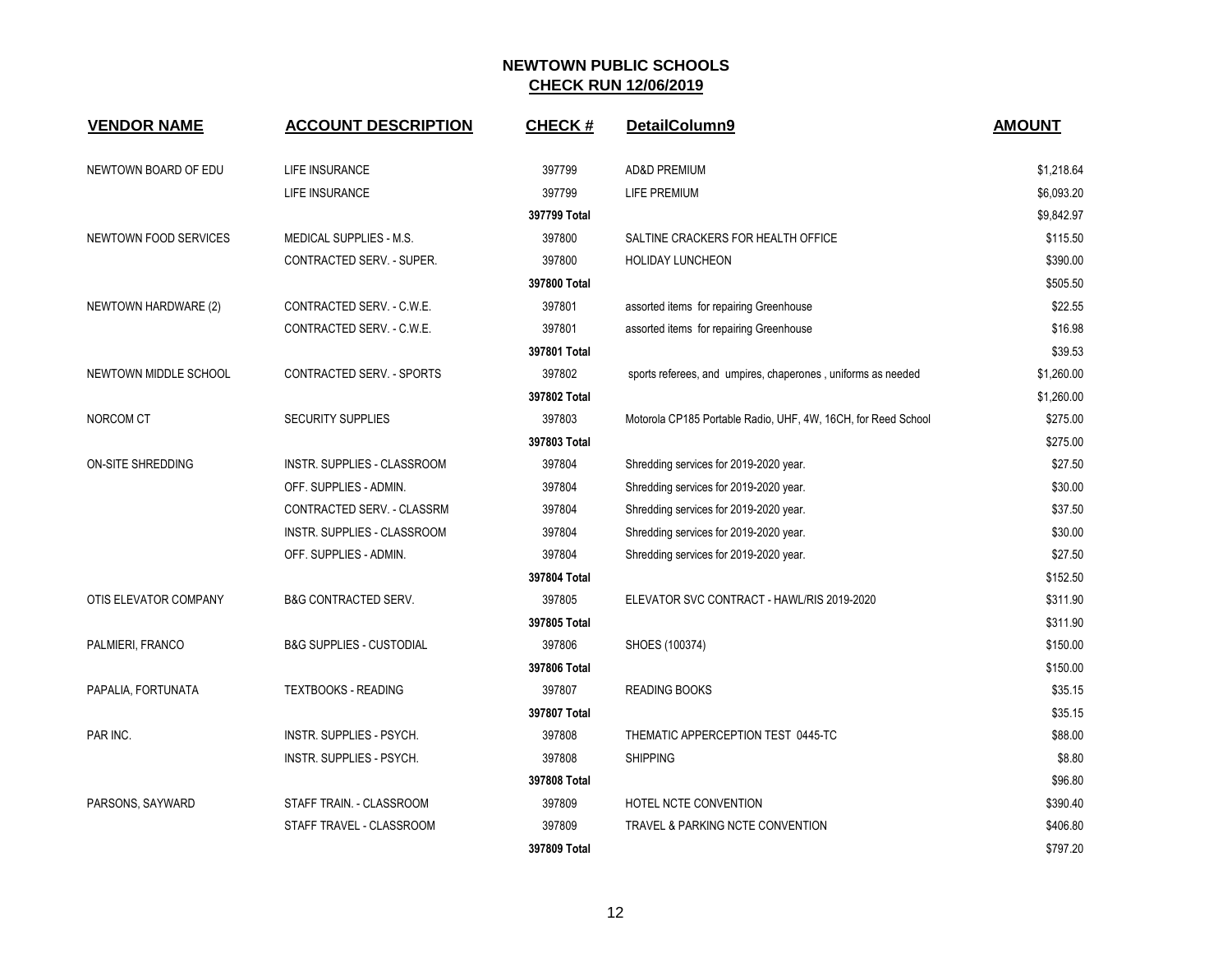| <b>VENDOR NAME</b>        | <b>ACCOUNT DESCRIPTION</b>       | <b>CHECK#</b> | DetailColumn9                                                 | <b>AMOUNT</b> |
|---------------------------|----------------------------------|---------------|---------------------------------------------------------------|---------------|
| PEMBROKE PUMPING SERVICES | EQUIP RENTAL - SPORTS            | 397810        | PORT O POTTY RENTALS                                          | \$240.00      |
|                           |                                  | 397810 Total  |                                                               | \$240.00      |
| PEPPER J.W. & SON IN      | <b>INSTR. SUPPLIES - MUSIC</b>   | 397811        | ESSENTIAL ELEMENT JAZZ PLAY ALONG                             | \$47.97       |
|                           |                                  | 397811 Total  |                                                               | \$47.97       |
| PERUGINI, DONNA           | STAFF TRAVEL - CLASSROOM         | 397812        | TRAVEL 08/27 - 10/29/19                                       | \$12.53       |
|                           |                                  | 397812 Total  |                                                               | \$12.53       |
| PESI INC.                 | STAFF TRAIN. - GUIDANCE          | 397813        | Webcast with downloadable seminar manual PLW76422 RE          | \$219.99      |
|                           |                                  | 397813 Total  |                                                               | \$219.99      |
| PIZZO, LEANNA             | STAFF TRAIN. - STAFF DEVELOP.    | 397814        | CMEA ELEC DAY CONF                                            | \$55.00       |
|                           |                                  | 397814 Total  |                                                               | \$55.00       |
| PMT ASSOCIATES, INC       | STAFF TRAIN. - PUPIL SERV.       | 397815        | PMT REFRESHER                                                 | \$45.00       |
|                           |                                  | 397815 Total  |                                                               | \$45.00       |
| POMPANO, MARK J.          | STAFF TRAVEL - SECURITY          | 397816        | TRAVEL NOV 2019                                               | \$115.19      |
|                           |                                  | 397816 Total  |                                                               | \$115.19      |
| PONCIN, YANN MD           | PROF. SERV. - PSYCH/MED. EVAL.   | 397817        | PROF. SERV. - PSYCH/MED. EVAL.                                | \$2,000.00    |
|                           |                                  | 397817 Total  |                                                               | \$2,000.00    |
| POSTMASTER - NEWTOWN      | POSTAGE - GUIDANCE               | 397818        | Assorted Postage per attached order.                          | \$175.00      |
|                           |                                  | 397818 Total  |                                                               | \$175.00      |
| POWERSCHOOL GROUP LLC     | CONTRACTED SERV. - INFO. TECH.   | 397819        | EFPHUMAN RESOURCES MANAGEMENT A PAYROLL                       | \$840.00      |
|                           |                                  | 397819 Total  |                                                               | \$840.00      |
| PRO-ED                    | INSTR. SUPPLIES - SP. ED. PREK-8 | 397820        | EDMARK READING PROGRAM FUNCTIONAL WORDS SIGNS                 | \$210.00      |
|                           | INSTR. SUPPLIES - SP. ED. PREK-8 | 397820        | <b>SHIPPING</b>                                               | \$21.00       |
|                           | INSTR. SUPPLIES - SP. ED. H.S.   | 397820        | RFVII-3 ITEM NUMBER 14244                                     | \$150.00      |
|                           | INSTR. SUPPLIES - SP. ED. H.S.   | 397820        | <b>SHIPPING</b>                                               | \$15.00       |
|                           | PROF. SERV. - PSYCH/MED. EVAL.   | 397820        | CAS RECORD FORM 14307                                         | \$96.00       |
|                           | INSTR. SUPPLIES - PSYCH.         | 397820        | CAS STUDENT RESPONSE 14309                                    | \$100.00      |
|                           | INSTR. SUPPLIES - PSYCH.         | 397820        | <b>SHIPPING</b>                                               | \$19.60       |
|                           |                                  | 397820 Total  |                                                               | \$611.60      |
| PROJECT LAMP SOURCE       | INSTR. SUPPLIES - COMPUTER ED.   | 397821        | Projector Lamp for Epson Powerlite                            | \$177.28      |
|                           |                                  | 397821 Total  |                                                               | \$177.28      |
| PROJECT LEAD THE WAY      | <b>INSTR. SUPPLIES - SCIENCE</b> | 397822        | balloons, plates, bacteria set, dna test kit, ekg electrodes, | \$1,355.10    |
|                           |                                  | 397822 Total  |                                                               | \$1,355.10    |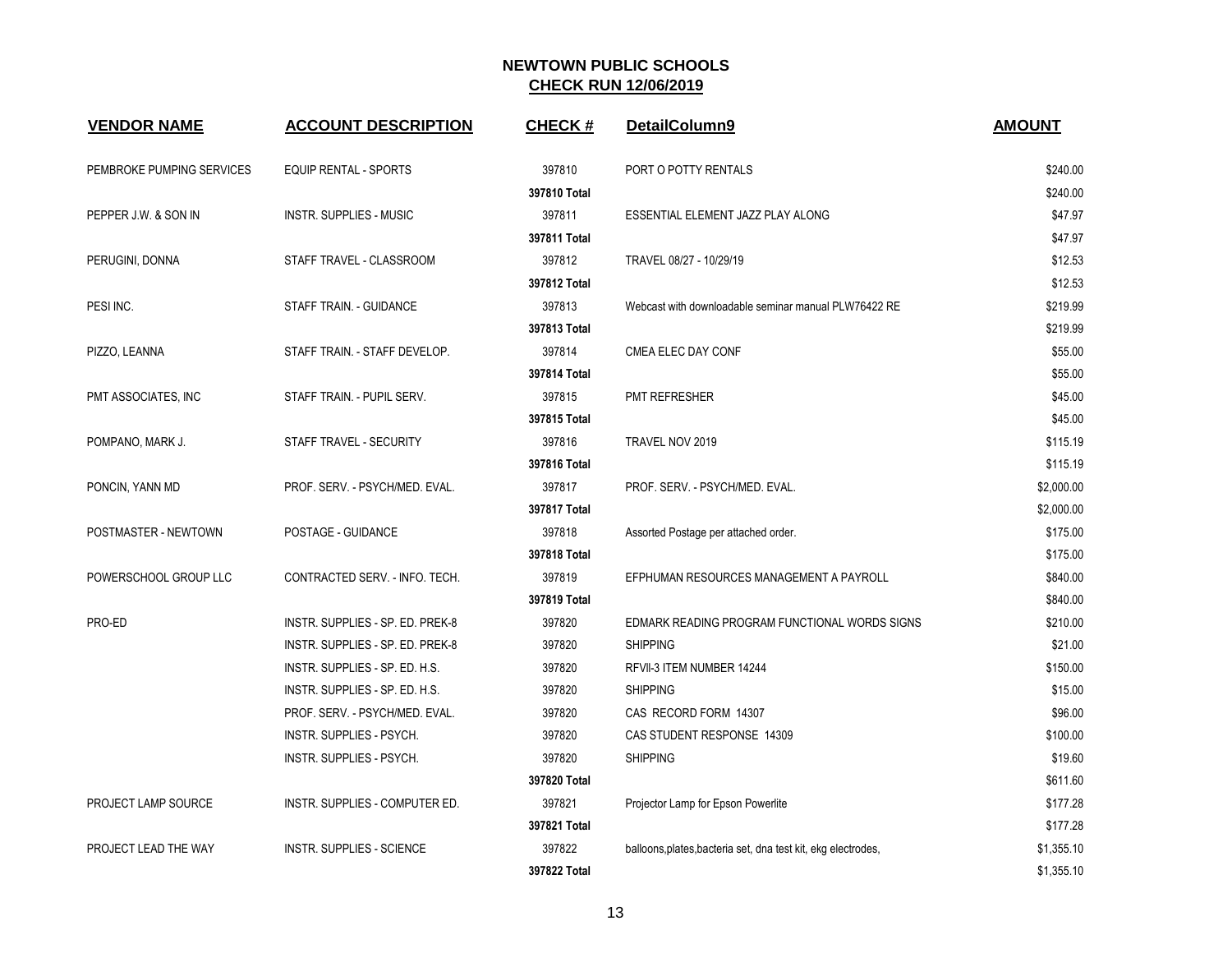| <b>VENDOR NAME</b>               | <b>ACCOUNT DESCRIPTION</b>         | <b>CHECK#</b> | DetailColumn9                                                      | <b>AMOUNT</b> |
|----------------------------------|------------------------------------|---------------|--------------------------------------------------------------------|---------------|
| <b>QUILL CORPORATION</b>         | INSTR. SUPPLIES - CLASSROOM        | 397823        | Instructional supplies free shipping                               | \$530.53      |
|                                  |                                    | 397823 Total  |                                                                    | \$530.53      |
| RADACHOWSKY, JENNIFER            | STAFF TRAVEL - SP. ED. PREK-8      | 397824        | TRAVEL NOV 2019                                                    | \$16.47       |
|                                  |                                    | 397824 Total  |                                                                    | \$16.47       |
| <b>PRIVATE</b>                   | PROF. SERV. - PSYCH/MED. EVAL.     | 397825        | PROF. SERV. - PSYCH/MED. EVAL.                                     | \$900.00      |
|                                  |                                    | 397825 Total  |                                                                    | \$900.00      |
| RED THREAD SPACES LLC            | B. & G. REPAIRS - S.H.             | 397826        | CARPET TILE INSTALL PRESCHOOL CLASSROOM - SH                       | \$3,355.00    |
|                                  |                                    | 397826 Total  |                                                                    | \$3,355.00    |
| RYAN, TRACY                      | STAFF TRAVEL - SP. ED. PREK-8      | 397827        | TRAVEL NOV 2019                                                    | \$107.01      |
|                                  | STAFF TRAVEL - SP. ED. PREK-8      | 397827        | TRAVEL OCT 2019                                                    | \$61.83       |
|                                  |                                    | 397827 Total  |                                                                    | \$168.84      |
| S & S WORLDWIDE                  | STAFF TRAIN. - CLASSROOM           | 397828        | Physical Ed Hacks on line course fo                                | \$139.00      |
|                                  |                                    | 397828 Total  |                                                                    | \$139.00      |
| S & S WORLDWIDE                  | STAFF TRAIN. - CLASSROOM           | 397829        | Phys Ed Hack: Tips and Strategies for Classroom Management         | \$139.00      |
|                                  |                                    | 397829 Total  |                                                                    | \$139.00      |
| <b>SCHOOL SPECIALTY</b>          | <b>INSTR. SUPPLIES - ART</b>       | 397830        | Sharpie markers for grades K-4                                     | \$65.40       |
|                                  | <b>INSTR. SUPPLIES - CLASSROOM</b> | 397830        | Classroom supplies for grades K-4                                  | \$88.37       |
|                                  | PRINTING - ADMIN.                  | 397830        | For student agendas for 2019-2020 school year, (Admin portion)     | \$1,660.81    |
|                                  | PRINTING - CLASSROOM               | 397830        | Classroom portion                                                  | \$1,660.82    |
|                                  | PRINTING - CLASSROOM               | 397830        | shipping charge                                                    | \$365.50      |
|                                  |                                    | 397830 Total  |                                                                    | \$3,840.90    |
| <b>SCHOOL SPECIALTY</b>          | INSTR. SUPPLIES - CLASSROOM        | 397831        | Foil stars, staplers & expo markers                                | \$162.80      |
|                                  |                                    | 397831 Total  |                                                                    | \$162.80      |
| <b>SCOTT'S SPORTS SUPPLIES I</b> | <b>INSTR. SUPPLIES - SPORTS</b>    | 397832        | Ref.Inv# 2019 Equipment - (1) Goalie Jersey/15 Adidas Soccer Balls | \$615.00      |
|                                  |                                    | 397832 Total  |                                                                    | \$615.00      |
| <b>SECURE ECO SHRED</b>          | CONTRACTED SERV. - ADMIN.          | 397833        | for monthly shredding                                              | \$35.00       |
|                                  |                                    | 397833 Total  |                                                                    | \$35.00       |
| SELECT PHYSICAL THERAPY H        | MEDICAL INS. PREMIUMS              | 397834        | POST OFFER                                                         | \$700.00      |
|                                  |                                    | 397834 Total  |                                                                    | \$700.00      |
| SENIOR PUBLICATIONS COMPA        | PRINTING - ENGLISH                 | 397835        | 2019-2020 PRINTING OF THE HAWKEYE NEWSPAPER                        | \$983.00      |
|                                  |                                    | 397835 Total  |                                                                    | \$983.00      |